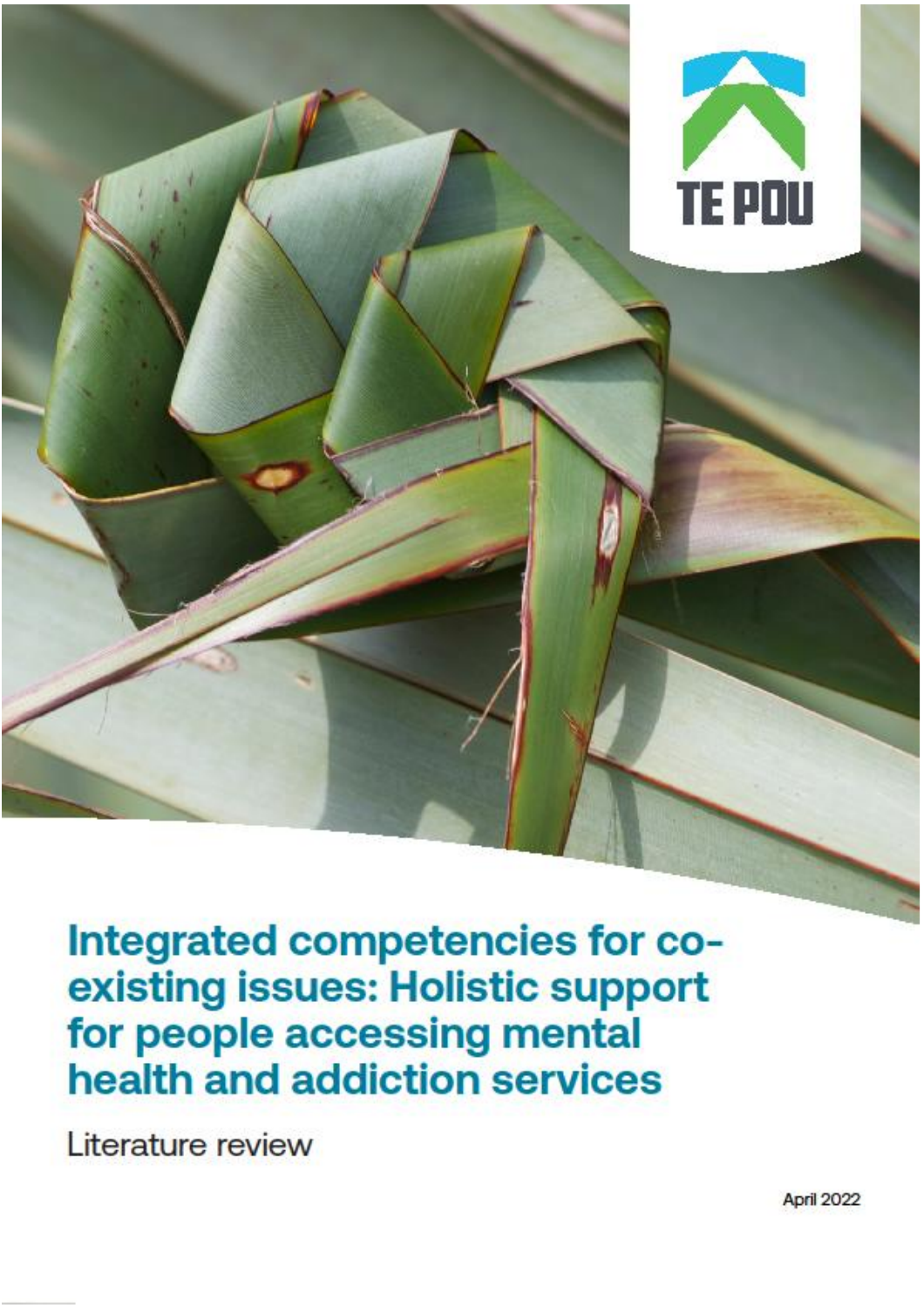## <span id="page-1-0"></span>**Acknowledgements**

This report was written by Te Pou. The authors include Talya Postelnik, Angela Jury (PhD) and Ashley Koning. Internal input and review were provided by Rhonda Robertson, Amanda Luckman, Caro Swanson, Aaryn Niuapu, Kahurangi Fergusson-Tibble, Will Ward, and Trish Gledhill.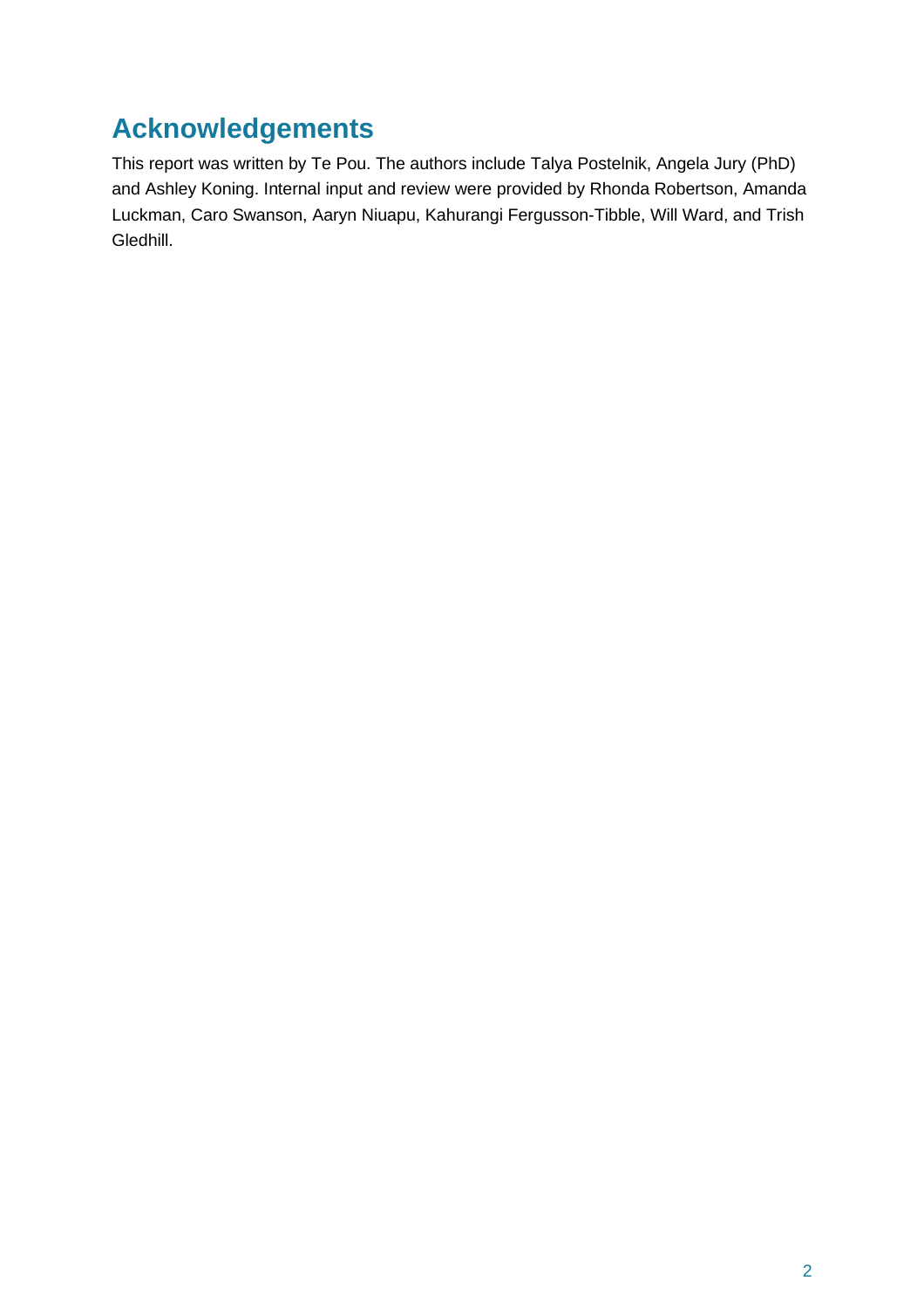Published report in April 2022 by Te Pou.

ISBN: 978-1-99-102803-7

Te Pou is a national centre of evidence-informed workforce development for the mental health, addiction, and disability sectors in New Zealand.

PO Box 108-244, Symonds St, Auckland, New Zealand

Web: [www.tepou.co.nz](http://www.tepou.co.nz/)

Email: [info@tepou.co.nz](mailto:info@tepou.co.nz)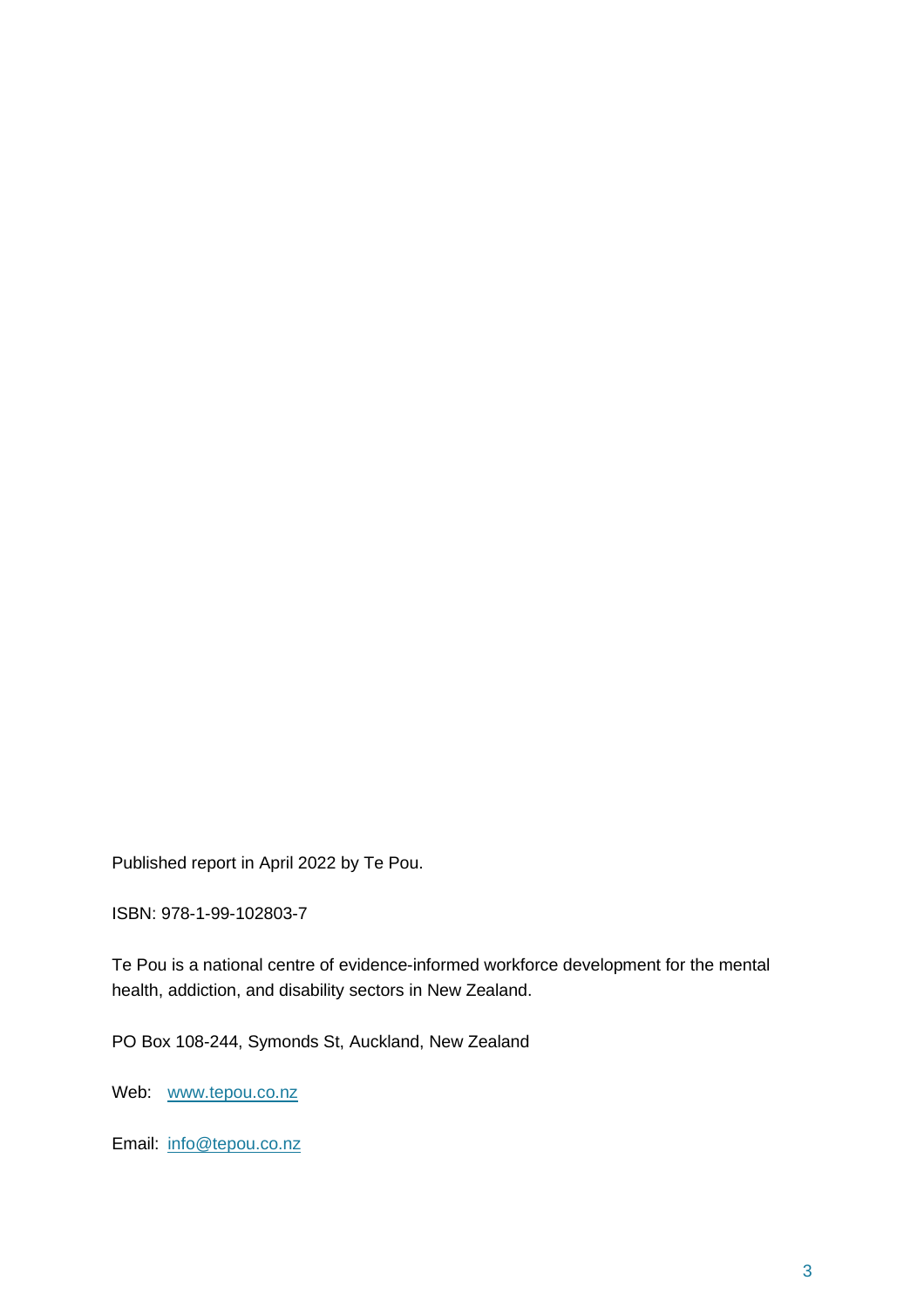# **Contents**

| Appendix – Documents informing the integrated competencies: type and setting  32 |
|----------------------------------------------------------------------------------|
|                                                                                  |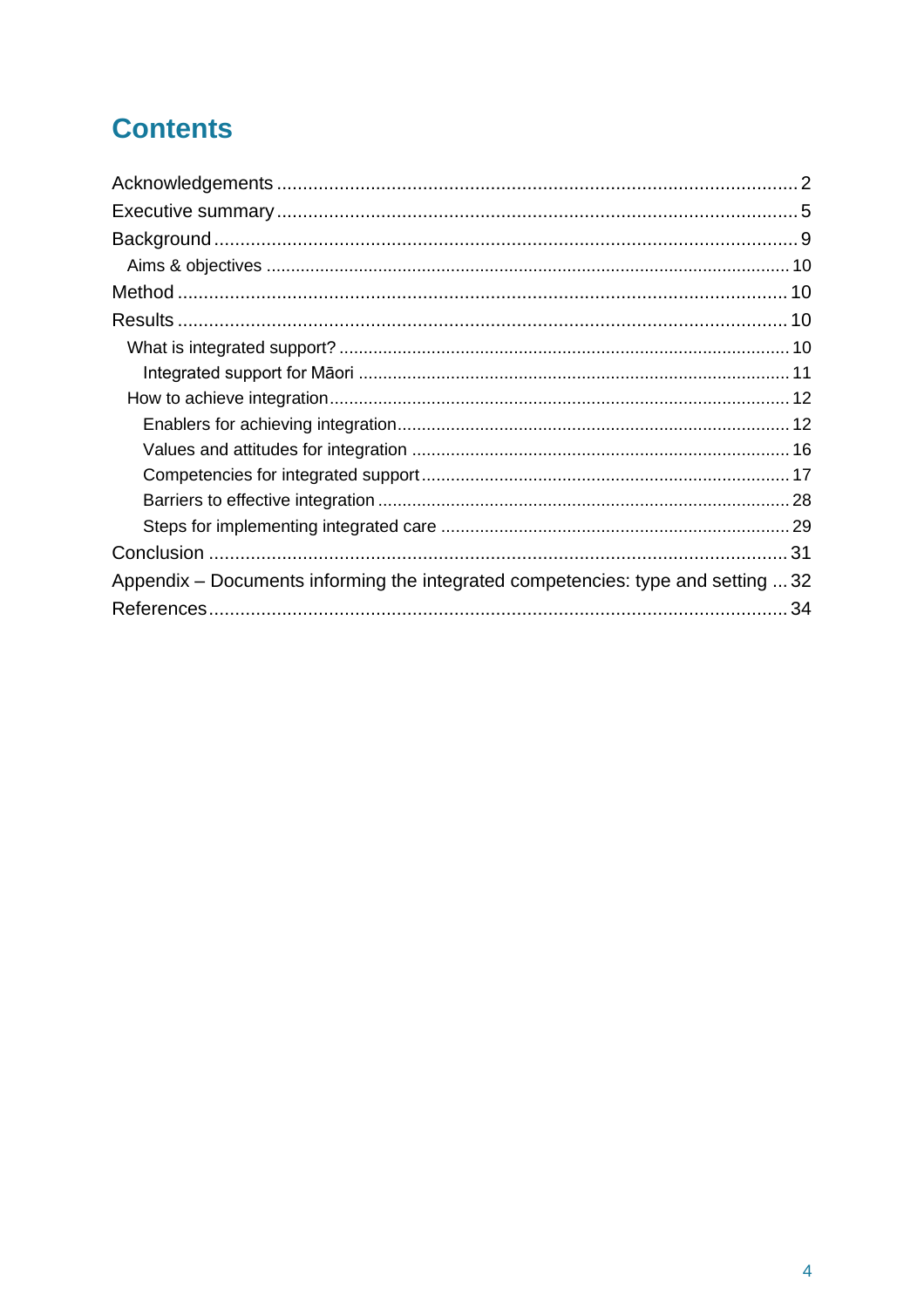## <span id="page-4-0"></span>**Executive summary**

### **Background**

Key documents such as *He Ara Oranga: Report of the Government Inquiry into Mental Health and Addiction* (2018) and *Kia Manawanui Aotearoa: Long Term Pathway to Mental Wellbeing* (2021) emphasise the importance of people-centred and integrated, interconnected systems to support wellbeing and recovery for people experiencing multiple health issues. Co-existing issues refers to more than one health issue and can include mental health challenges and substance use issues simultaneously, and/or gambling harm and physical health problems. Co-existing issues can compound challenges for people in their life, making it more difficult for people to reach their wellbeing or recovery goals.

Co-existing issues are common among people accessing the mental health and addiction system. There are significant gaps in identifying and supporting people experiencing coexisting issues across services. *Te Whare o Tiki* (Matua Raki & Te Pou, 2013) is a framework focusing on the competencies required for working with people experiencing coexisting mental health challenges, substance use issues and gambling harm. Given the increasing emphasis on holistic wellbeing and integrated care or support<sup>1</sup> and the different processes used across different services, there is a need to understand:

- current concepts of integration
- effective approaches for managing co-existing issues in an integrated way
- the competencies required by the workforce for integrated support across a range of settings.

#### **Aims and objectives**

This review aims to provide direction on how to support people with co-existing issues in an integrated way by summarising common enablers and competencies required across different settings.

The objectives are to identify:

- what holistic integrated support is and what it looks like for people accessing services
- practical steps for organisations to work in an integrated way
- the competencies (including values, attitudes, knowledge and skills) required to work in an integrated way.

The information in this review will be used alongside sector consultation to create a practical tool for integrated competencies.

<sup>&</sup>lt;sup>1</sup> Integrated care is the term often used in the literature. However, we use integrated support for this report as it is preferred by people with lived experience.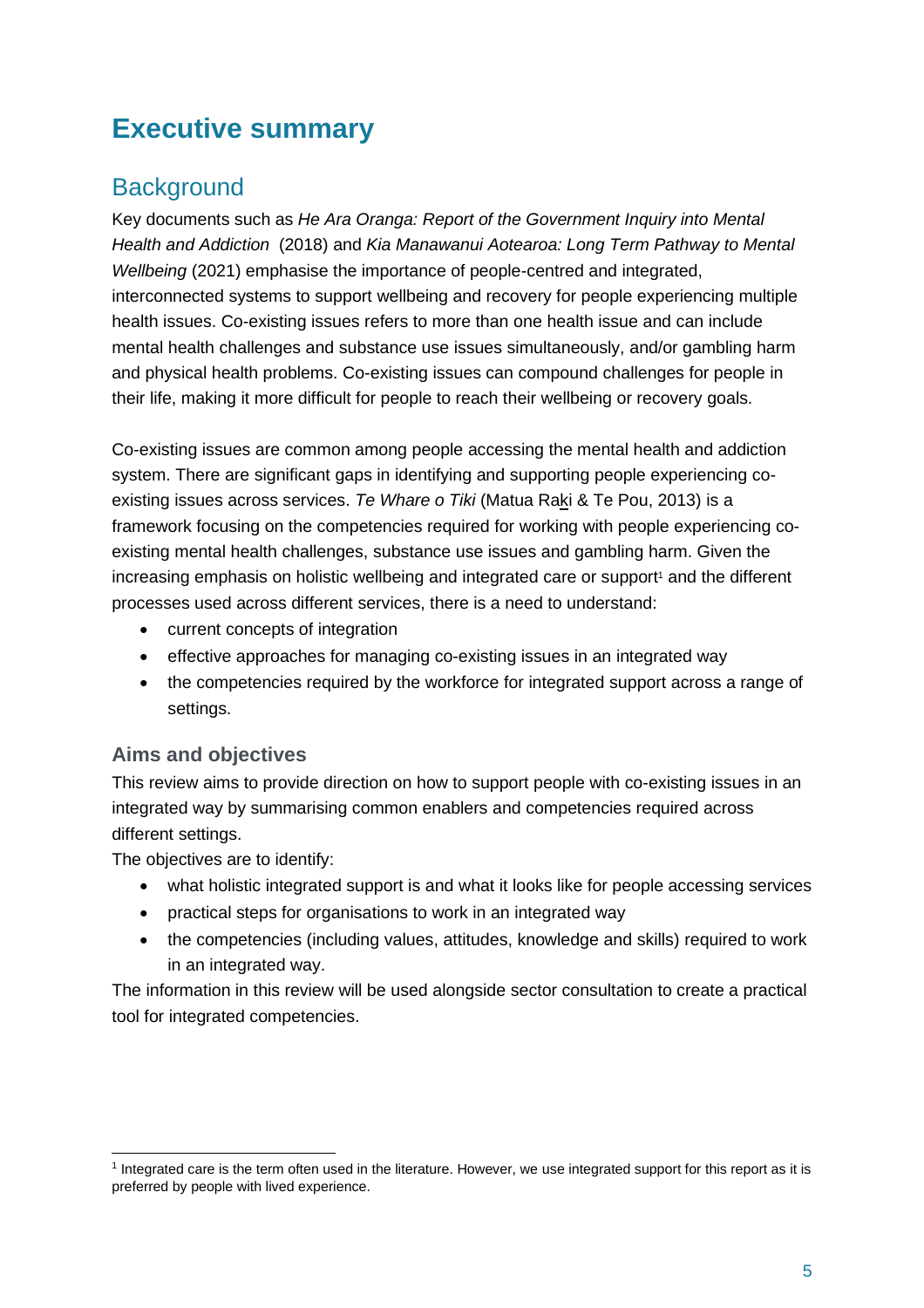### Method

A literature review was undertaken in November 2021 using EBSCO, Google Scholar and Google (grey literature). This covered national and international studies, and guidelines or frameworks from January 2011 until November 2021.

## Key findings

#### **What is integrated support**

The integrated model of support is considered best practice for people with co-existing issues (SAMHSA, 2020). Integrated support ensures a single point of contact with a team of providers who work closely together, provides consistency and coordinated support driven by common objectives, and supports a range of people's needs including medical, social and psychological together (Naylor et al., 2016; SAMHSA, 2020). Common elements include continuity of support, coordination, and the adoption of a people-centred approach with whānau involvement (Savic et al., 2017).

### **Enablers for integrated support**

Enablers for achieving integrated support are at system, organisation and workforce levels. Enablers are varied and include collaboration and linkages between and within organisations, a shared vision of integration, taking a holistic and people-centred approach to support, infrastructure (such as IT systems that support sharing information), the right organisational culture, and a workforce trained with the right values, attitudes, knowledge and skills.

#### **Values, attitudes, knowledge and skills for integrated support**

A range of guidelines, frameworks and journal articles are available outlining the values, attitudes, knowledge and skills required for integrated co-existing issues in a range of settings.

Values are important as they inform and direct everything people do (Te Pou, 2019). The fundamental values and attitudes in *Let's get real<sup>2</sup>* are also required for integrated support. The values and attitudes identified as important to integrated support include challenging stigma or prejudice, being non-judgemental, optimism and willingness to support people, having a strong professional identity, people and human rights focused, openness, selfawareness and having hope. A values informed approach supports engagement, outcomes and wellbeing for people accessing services.

Having a strong values base is important to underpin the knowledge and skills needed for effective support. A range of skills and knowledge are required for effective integrated support for co-existing issues including:

<sup>&</sup>lt;sup>2</sup> Let's get real is a framework that describes the values, attitudes, knowledge, and skills required for working effectively with people and whānau experiencing mental health and addiction needs.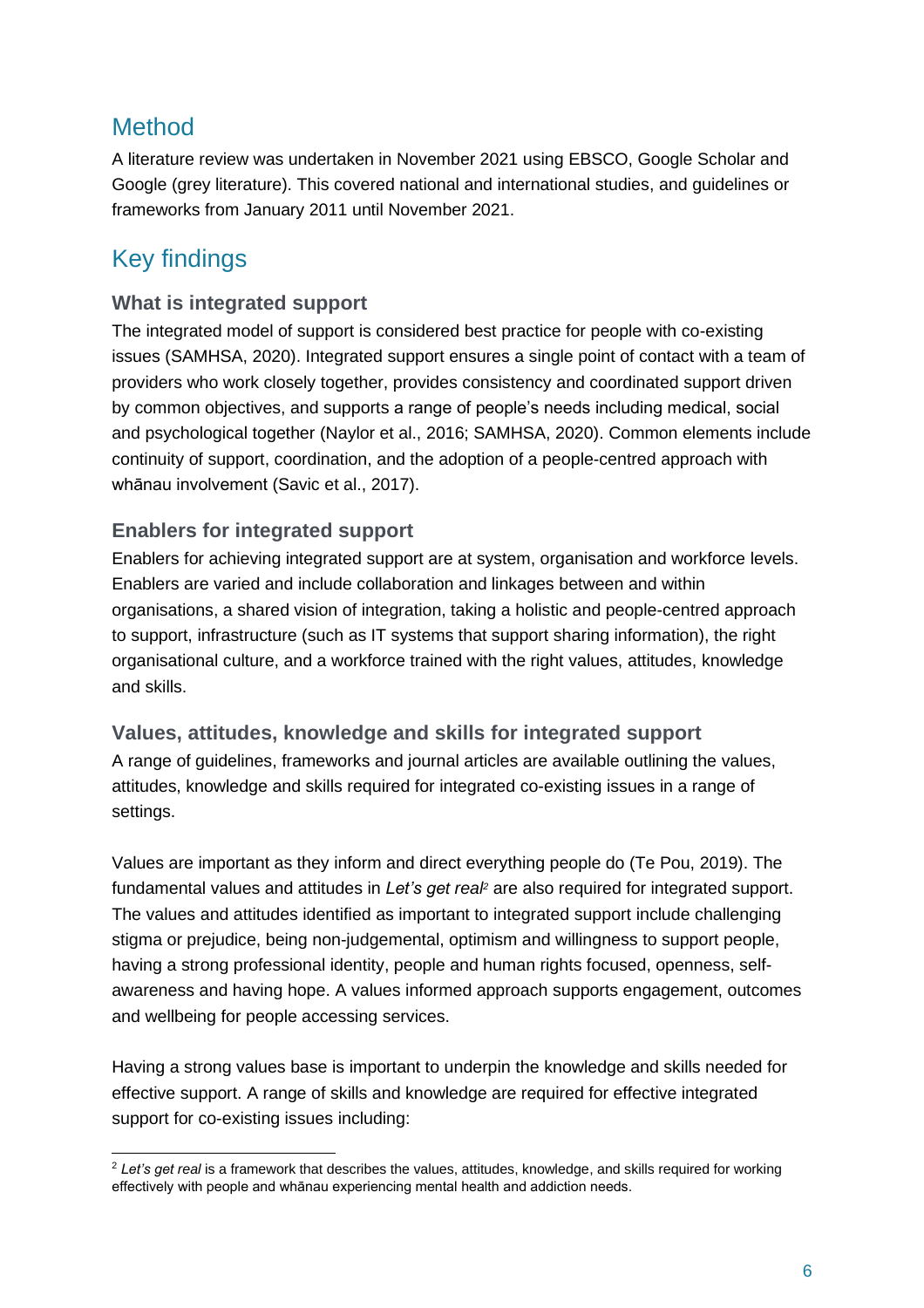- ability to build rapport and communicate effectively with people, whānau, colleagues and other services
- ability to collaborate effectively as part of a team, including multi organisation teams
- ability to use a range of approaches while prioritising placing people at the centre, such as working in partnership with people and whānau, motivational interviewing, and adapting support to meet the needs of a diverse range of people
- knowledge of common mental health, substance use, physical and social issues, and modes of gambling, including the complexities and interactions between these
- ability to identify and assess a range of biopsychosocial measures
- awareness of people's rights and ability to advocate for people's involvement in health decisions
- involvement of identified whānau<sup>3</sup> in assessment and treatment
- ability to effectively coordinate a support and wellbeing plan
- knowledge of appropriate referral processes and available services, including community supports
- ability to use technology that supports integration
- commitment to ongoing professional development specific to working in an integrated way
- flexibility and an ability to adapt to a range of situations.

The knowledge and skills required for integrated support have been mapped to those in Let's get real and Te Whare o Tiki. Many of the knowledge and skills needed for integrated support align with those required in both frameworks*.* However, a wider range of knowledge and skills appear to be needed for effective integration than those included in both frameworks*.* Conversely, there is less of a focus on cultural competencies in the integrated literature compared to *Let's get real* and *Te Whare o Tiki.* 

#### **Barriers to integration**

Barriers mainly relate to not having the most useful workforce attitudes and capability, lack of clarity, lack of time or resources, insufficient infrastructure, and lack of organisational support or conducive environments. These can be addressed through proper implementation and training at system, organisation and workforce levels.

#### **Steps for implementation of integrated support**

A few international resources are available to guide implementation of integrated support into organisations, such as the *Integrating Behavioral Health and Primary Care Playbook* (Agency for Healthcare Research and Quality, n.d.). Generally, the steps involve:

• baseline assessment and planning

<sup>3</sup> Family and whānau are not limited to blood ties, but may include partners, friends and others in a person's wider support network. It is up to each whānau and each individual to define for themselves who their whānau is (Government Inquiry into Mental Health and Addiction, 2018).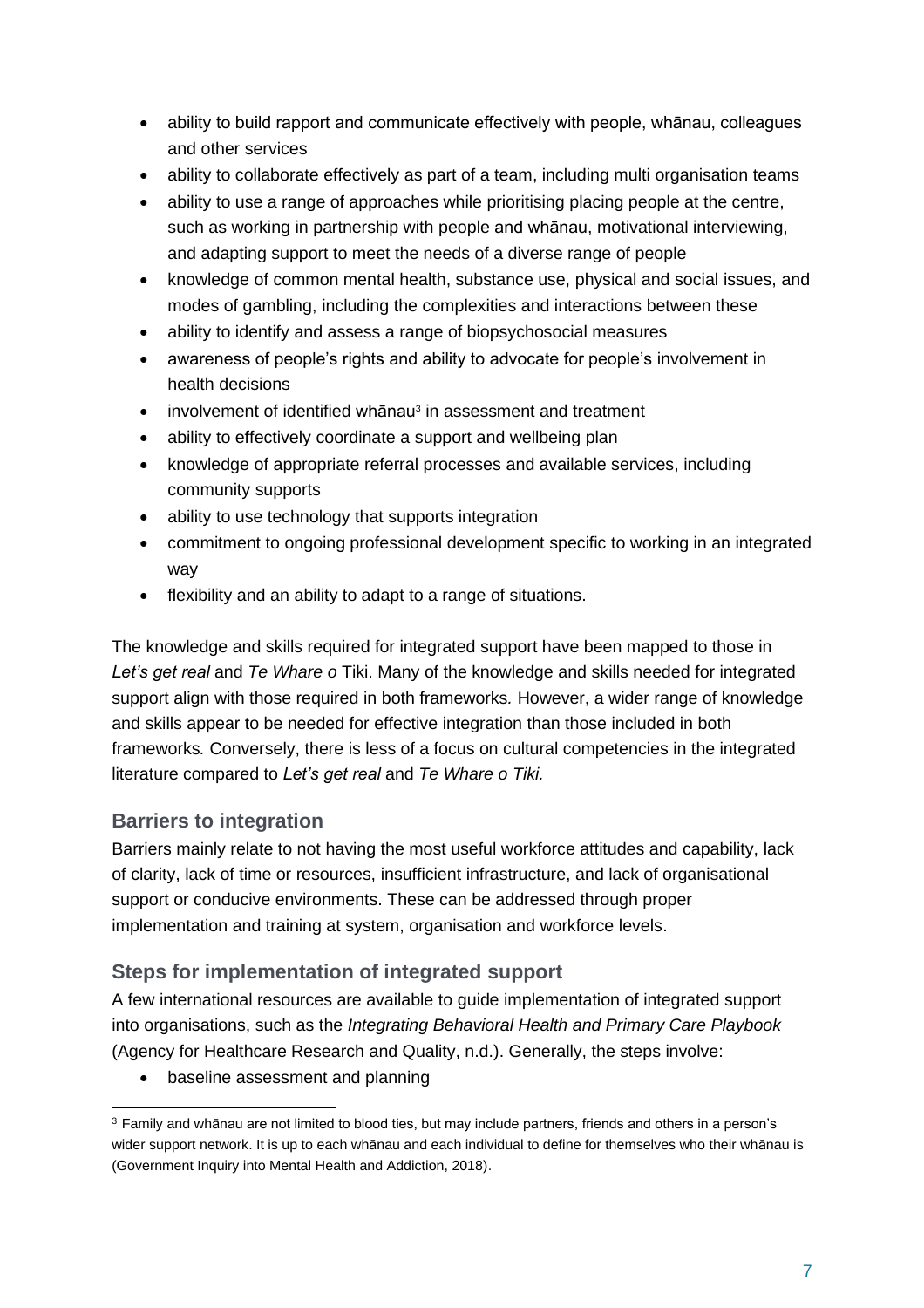- setting goals, engaging organisations, and creating a shared vision
- designing the transition including necessary infrastructure and processes
- piloting the integrated approach
- ensuring ongoing improvement through monitoring and evaluation with people accessing the services.

### **Conclusion**

Integrated support is seen as beneficial for people experiencing co-existing issues. Integrated support is intended to provide more effective treatment to people experiencing coexisting issues, so they can enter any service and receive the support they need. Holistic integrated support also considers other factors in a person's life alongside mental health challenges, substance use issues and gambling harm, such as physical health, employment, housing, relationships, and their personal history and experiences.

Many enabling factors need to be in place for effective holistic integrated support at system, organisation and workforce levels. Lack of these enabling factors, or the presence of a range of barriers can impede effective integration that supports recovery and wellbeing.

A wide range of competencies are required by the workforce to work in an integrated way with a diverse range of people experiencing co-existing issues. These competencies will support people to achieve their recovery and wellbeing goals and give people hope. Values form an important foundation for the knowledge and skills required by the workforce. Many of the knowledge and skills needed for effective integrated support align with those required in *Let's get real* and *Te Whare o Tiki.* However, a wider range of knowledge and skills are needed for integration than those included in both frameworks*.* Conversely, *Let's get real*  and *Te Whare o Tiki* take a stronger focus on cultural competencies specific to working with Māori and *Te Whare o Tiki* has a stronger focus on gambling harm than the integrated literature.

*Let's get real* and *Te Whare o Tiki* can be used as the foundation for a new tool or framework for the workforce with the addition of extra required competencies and a focus on working with Māori and diverse cultures. This should include competencies related to understanding the impact of colonisation and acknowledging institutional racism.

When designing a new tool, involving Māori and people with lived experience of mental health challenges, substance use issues and gambling harm will be crucial. It is also important to ensure a tool is relevant to diverse cultures and identities, including Pasifika, Asian, disabled people, and the Rainbow community. The ultimate goal of effective integrated support should be to empower people and whānau, provide people with options, and support people accessing services with the tools they need to achieve the life they want to live, no matter which service they access.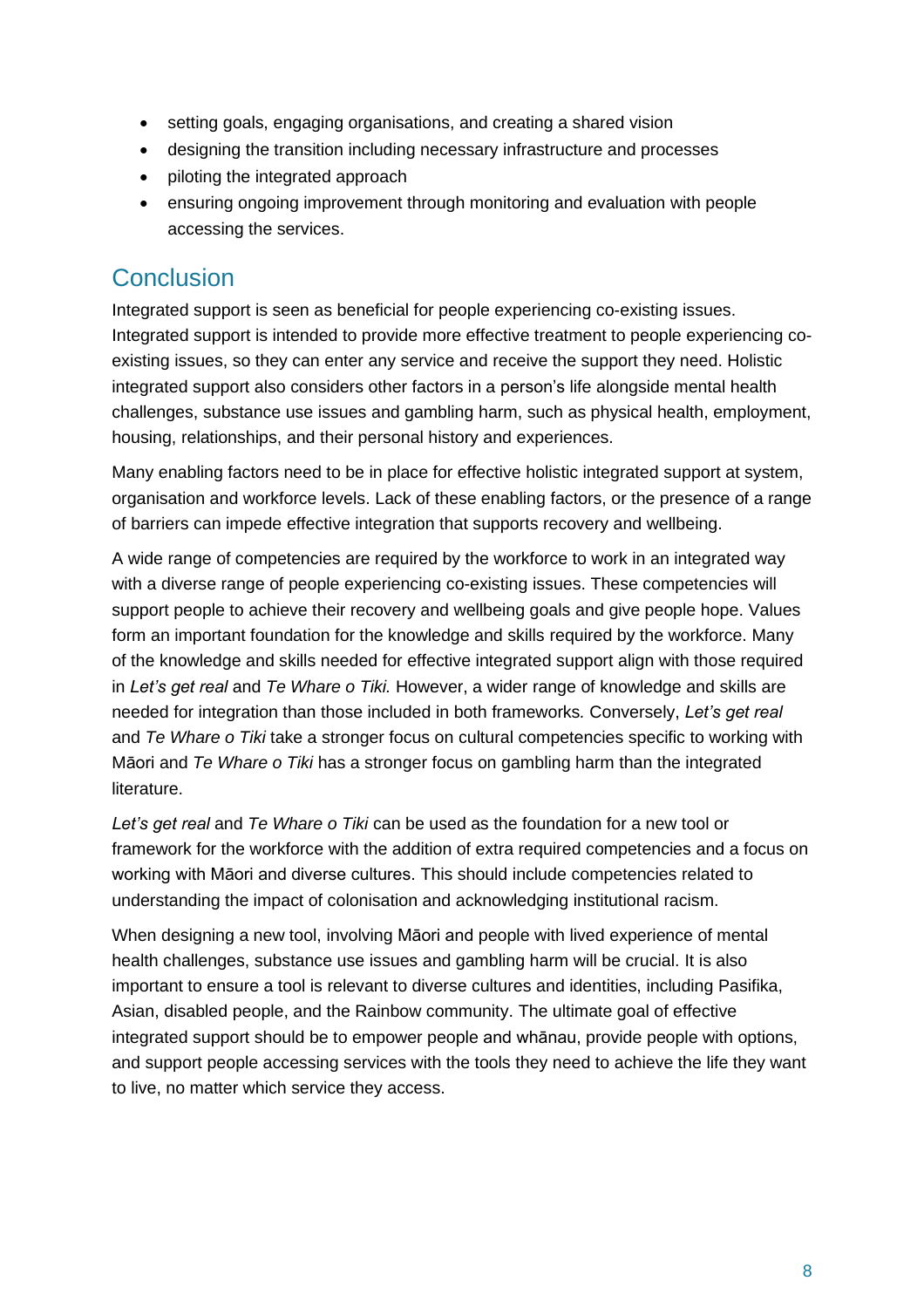## <span id="page-8-0"></span>**Background**

*He Ara Oranga: Report of the Government Inquiry into Mental Health and Addiction (2018)* highlights the need to build people-centred and integrated services to support increased access and choice for people experiencing mental health challenges, substance use issues and gambling harm. This includes better connection between mental health and addiction services. The subsequent publication of *Kia Kaha, Kia Māia, Kia Ora Aotearoa: COVID 19 Psychosocial and Mental Wellbeing Plan* (2020a) promotes a holistic approach to mental wellbeing. The long-term pathway to mental wellbeing, *Kia Manawanui* (2021), envisages a future wellbeing system where people experience interconnected, integrated, and more people-centred services resulting from a joined-up cross government approach to wellbeing.

*Integrated Solutions* (Ministry of Health) was published in 2010 as a guide for services in implementing approaches for co-existing mental health challenges, substance use issues and gambling harm. It recognises that co-existing issues are common among people accessing both mental health and addiction services and significant gaps exist in services identifying and responding to them. The guide supports the expectation that all mental health and addiction services will become capable of supporting people with co-existing issues so that 'any door is the right door'. It further recognises that integrated support aims to enhance people's overall wellbeing rather than any specific problem and requires partnership between health professionals and coordination across services.

*Te Ariari o te Oranga: The Assessment and Management of People with Co-existing Mental Health and Substance Use Problems* (Todd, 2010) is the companion document to *Integrated Solutions* which provides detailed clinical guidance to services and health professionals. This was also published over 10 years ago. One of the key principles in *Te Ariari o te Oranga* is integrated support. The guide highlights the need to consider issues outside of mental health and addiction to enhance people's overall wellbeing. This includes physical health, social relationships, cultural, educational and occupational needs, and interactions with the justice system.

*Te Whare o Tiki* (Matua Raki & Te Pou, 2013)*,* the co-existing issues knowledge and skills framework, was subsequently published in 2013. This describes the knowledge and skills required by the mental health and addiction workforce to be able to respond effectively to the needs of people with co-existing issues and their whānau. *Te Whare o Tiki* complements and adds to existing frameworks including *Let's get real* and *Real Skills Plus CAMHS*. While the framework includes knowledge and skills for integrated support, it mainly focuses on assessment and management of people with co-existing issues.

Given *Te Ariari o te Oranga* and *Te Whare o Tiki* were published around 10 years ago and the increasing emphasis on integrated support, there is a need to understand current conceptualisations of integrated support, and the competencies required by the workforce to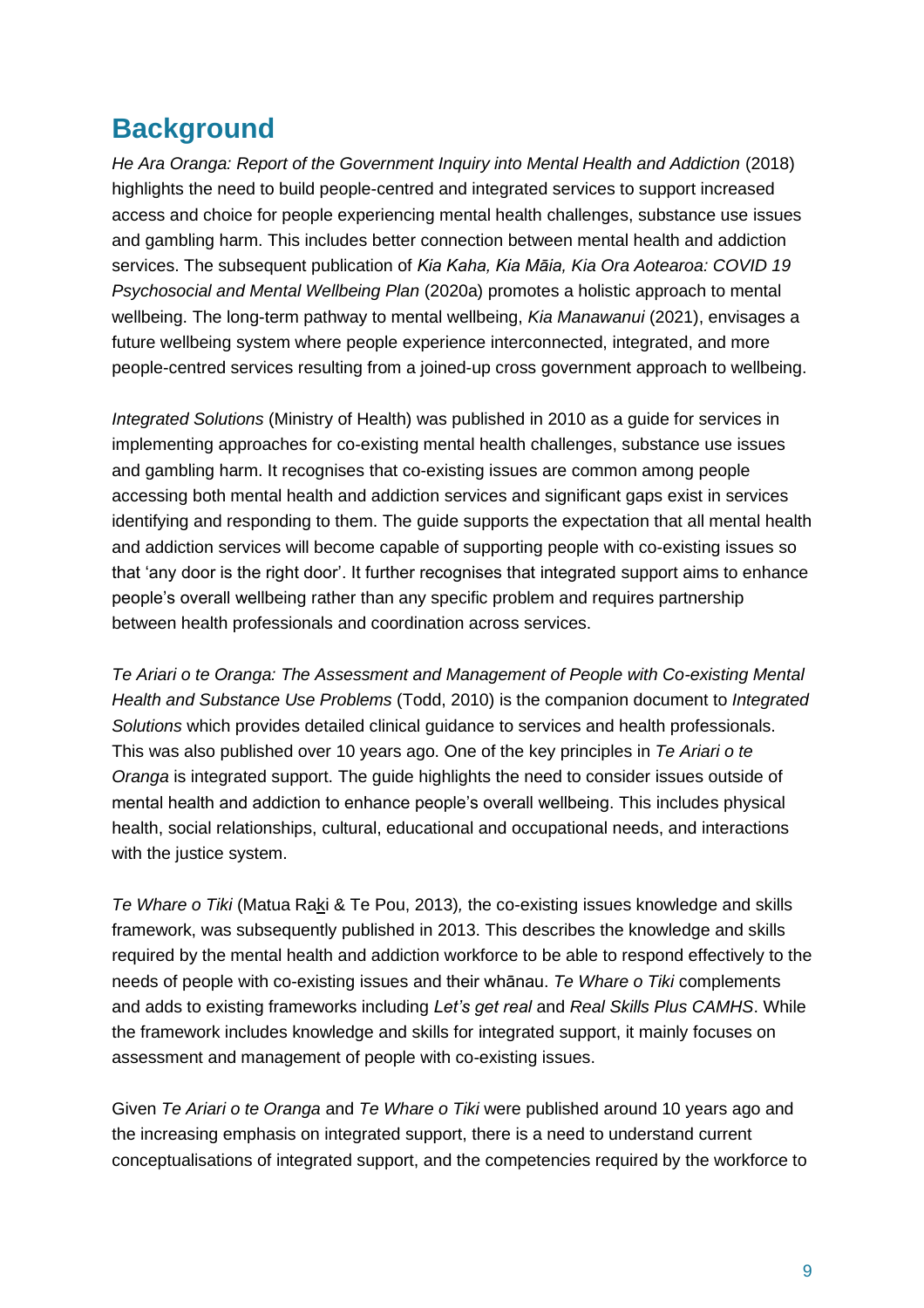work in an integrated way. There is a particular gap for holistic or generic integrated support, with most current resources or tools aimed at a specific component.

## <span id="page-9-0"></span>Aims & objectives

This review aims to provide direction on how to work in an integrated way by summarising common enablers and competencies required across different settings.

The objectives are to identify:

- what holistic integrated support is and what it looks like for people accessing services
- practical steps for organisations to work in an integrated way
- competencies (including values, attitudes, knowledge and skills) required to work in an integrated way.

The information in this review will be used alongside sector consultation to create a practical tool for integrated competencies.

# <span id="page-9-1"></span>**Method**

A literature review was undertaken in November 2021 using EBSCO, Google Scholar and Google (grey literature). This covered national and international studies, and guidelines or frameworks from January 2011 until November 2021.

Key words included:

- complex care, integrated care, integrated models of health, integrated framework, multidisciplinary
- workforce, skills, knowledge, competency, capability
- high and complex needs, moderate to severe
- co-existing, co-occurring, comorbid, co-morbidity, concurrent, dual diagnosis
- holistic, physical health, medical conditions, mental health, psychiatric, addiction, substance use, social, homelessness, employment, behavioural health.

## <span id="page-9-2"></span>**Results**

Results in this section are set out as follows.

- What is integrated support?
- How to work in an integrated way
	- o Enablers at different levels system, organisation, workforce.
	- o Values, attitudes, knowledge and skills needed by the workforce.
	- o Barriers to integrated support.
	- o Basic steps for implementing integrated support into an organisation.

## <span id="page-9-3"></span>What is integrated support?

Supporting people with co-existing issues requires a holistic approach to wellbeing that puts people at the centre (Marel et al., 2016). Integrated support for co-existing mental health challenges, substance use issues and gambling harm means both the person's mental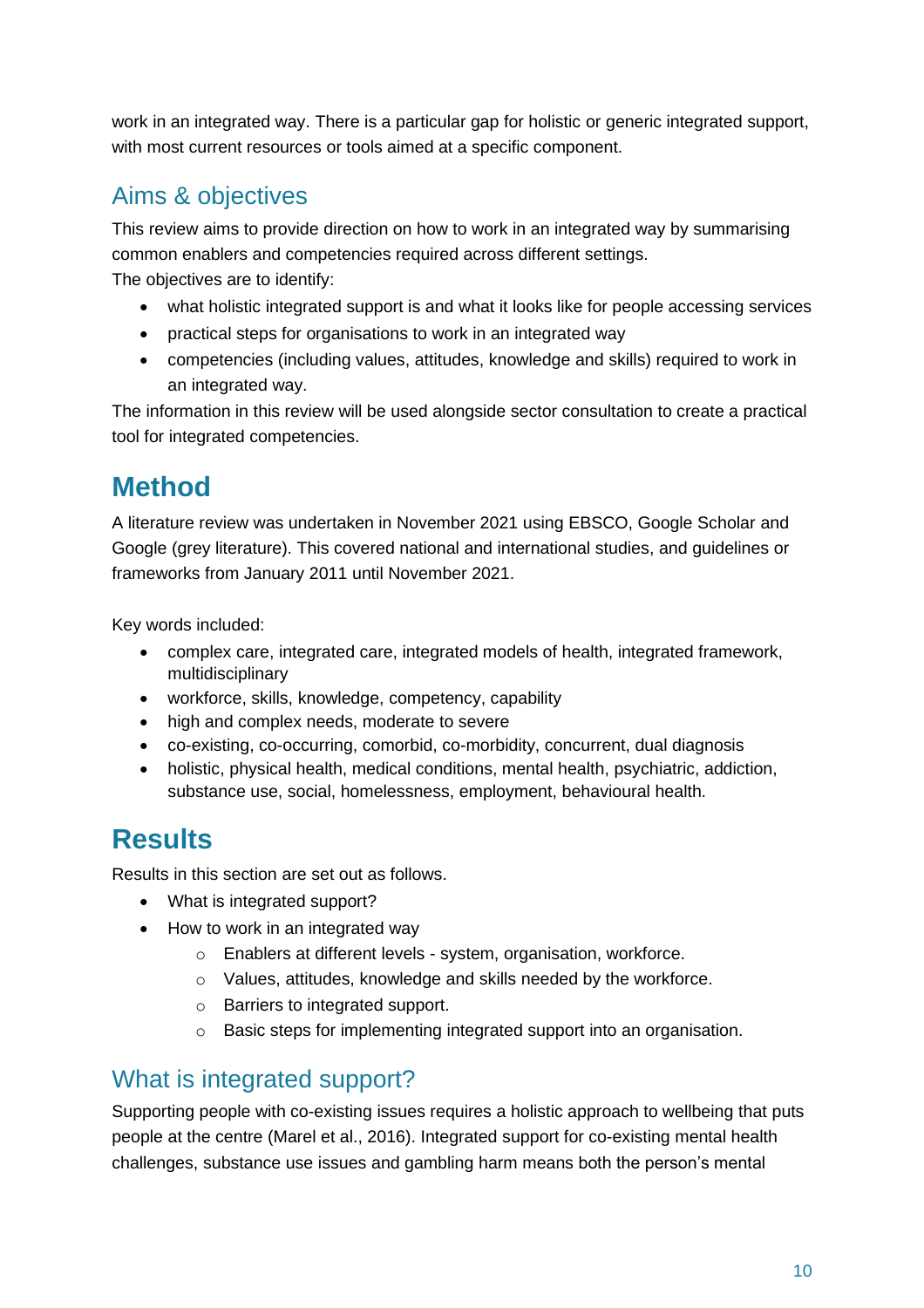health needs as well as problematic substance use and gambling can be supported simultaneously by the same provider (NSW Ministry of Health, 2015). A holistic approach goes beyond this, considering a range of other needs including physical health and social factors. The integrated model of support is considered best practice for people with coexisting issues (SAMHSA, 2020).

There are many varied definitions of integrated support. In general, integrated support includes:

- a single point of contact with a team of providers who work closely together
- consistency and coordination of care with common objectives
- a person-centred approach
- the ability to support a range of people's needs including medical, social and psychological together (Naylor et al., 2016; SAMHSA, 2020; Savic et al., 2017).

Integration happens at three different levels - system, service and workforce/person levels. At a system level, integrated support includes coordination, collaboration, or linkages between independent service providers to facilitate coordinated support (Merkes et al., 2010). At a service level, an addiction, mental health or primary care service may serve as the primary provider of integrated support. At a workforce level, integrated support reflects coordinated treatment of both mental health and addiction by a single service or clinician, with clinicians working in multidisciplinary teams (Merkes et al., 2010).

#### <span id="page-10-0"></span>**Integrated support for Māori**

It is important to consider how the needs of Māori fit within an integrated support approach. While limited literature is available specifically on Māori and integrated support, two key documents outline the importance of integrated and holistic support for Māori and whānau. We support the recommendations outlined below and included in *Whakamaua: The Māori Health Action Plan 2020-2025* (2020b) and *Hauora: Report on Stage One of the Health Services and Outcomes Kaupapa Enquiry (Wai2575 Waitangi Tribunal Report 2019).* 

*Hauora* (Waitangi Tribunal, 2019) states that the current system and alienation of Māori from decision making has resulted in an inability to deliver effective and integrated healthcare. Māori are often blamed for disengaging from support, without recognising and understanding the cultural and holistic views of Māori which will support better engagement, recovery and wellbeing.

*Whakatātaka Tuarua: Māori Health Action Plan 2006–2011* identified and promoted successful integrated service delivery models that showed real improvement for Māori and whānau. Integrated service delivery continues to be a key area of the 2020-2025 plan.

One of the key recommendations under priority area four of *Whakamaua: The Māori Health Action Plan* is to "invest in growing the capacity of iwi and the Māori health sector as a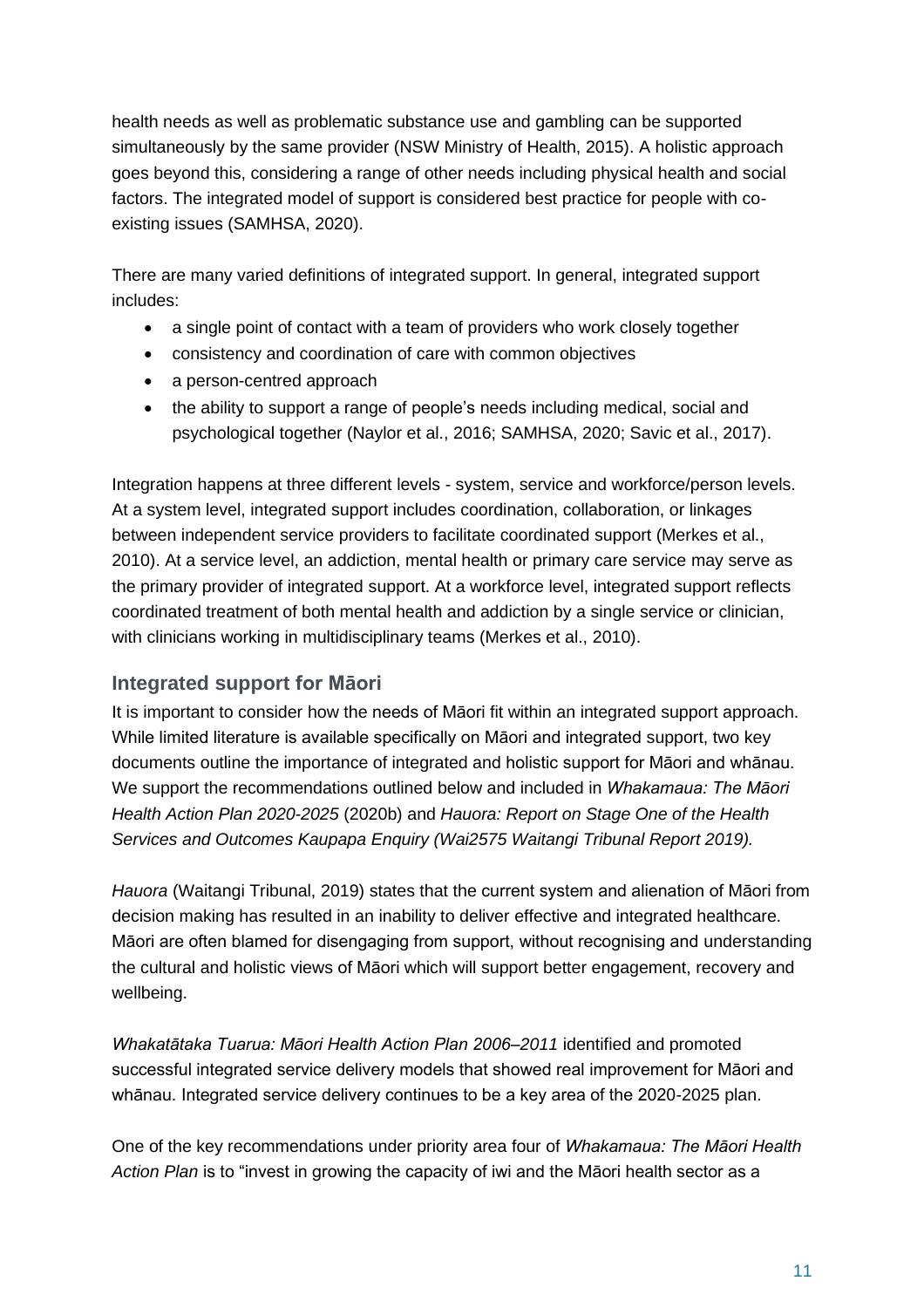connected network of providers to deliver whānau centred and kaupapa Māori services to provide holistic, locally led, integrated health and disability support" (Ministry of Health, 2020b, p. 42). Similarly, a key part of priority area five is that cross sector action is locally driven to support integrated, timely, holistic, whānau centred approaches.

Integrated holistic approaches place the needs of Māori and their whānau at the centre of quality health and disability services (Ministry of Health, 2020b). Integrated services ensure that whānau are supported in ways that address the broader determinants and whole of life health and wellbeing challenges that Māori face (Ministry of Health, 2020b). In order to honour Crown obligations under Te Tiriti, Māori providers need to be fairly treated and adequately resourced to provide timely outreach and culturally safe, holistic and integrated services. Investing early and in the right things is necessary to deliver the changes set out in the plan.

## <span id="page-11-0"></span>How to achieve integration

This section summarises the enablers (including workforce competencies), barriers and implementation steps required to achieve integration.

#### <span id="page-11-1"></span>**Enablers for achieving integration**

Enablers for effective integrated support are needed at system, organisation and workforce levels. Enablers are varied and include collaboration<sup>4</sup> and linkages between and within organisations, a shared vision of integration, taking a holistic and people-centred approach to support, infrastructure that supports shared information, a conducive organisational culture, and a workforce trained with the right values, attitudes, knowledge and skills.

| <b>Theme</b>                                   | <b>Enablers</b>                                                                                                                                                                                                                                                                                                                                                                                                                                                                                     |  |  |  |  |
|------------------------------------------------|-----------------------------------------------------------------------------------------------------------------------------------------------------------------------------------------------------------------------------------------------------------------------------------------------------------------------------------------------------------------------------------------------------------------------------------------------------------------------------------------------------|--|--|--|--|
| <b>Shared vision</b>                           | A shared vision for integrated care across services (Addiction and Mental Health<br>$\bullet$<br>Collaborative Project Steering Committee, 2014; González-Ortiz et al., 2018; Savic et al.,<br>2017; World Health Organization, 2016).                                                                                                                                                                                                                                                              |  |  |  |  |
| <b>Linkages</b>                                | Development and maintenance of linkages and partnerships with a diverse range of<br>services and organisations (Merkes et al., 2010).                                                                                                                                                                                                                                                                                                                                                               |  |  |  |  |
| <b>Recognition in</b><br>different<br>settings | Incorporation of mental health and addiction into public health programmes (Naylor et al.,<br>2016).<br>Strengthening mental health and addiction support and recognition in a range of settings<br>including primary care, acute hospitals and in perinatal care (Naylor et al., 2016).<br>Recognition of physical health and social determinants in mental health and addiction<br>settings (Addiction and Mental Health Collaborative Project Steering Committee, 2014;<br>Naylor et al., 2016). |  |  |  |  |

#### *System level enablers*

<sup>4</sup> More information about collaboration in the mental health and addiction sector can be found here https://www.tepou.co.nz/resources/collaborative-capability-in-the-mental-health-and-addiction-sector-literaturereview-full-report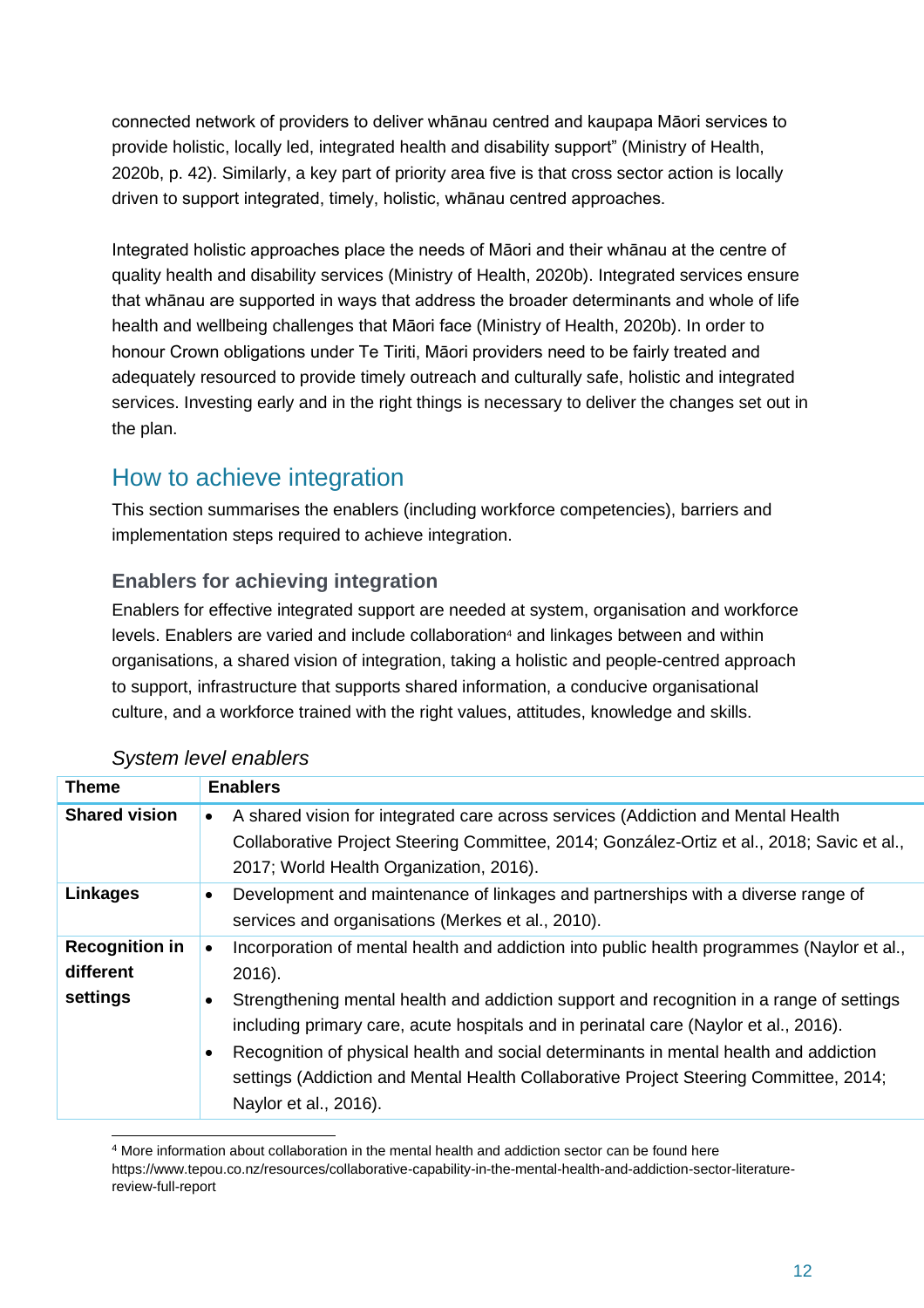|                                       | Recognition of the cultural and holistic views of Māori in all settings (Waitangi Tribunal,<br>2019).                                                                                                                                                                                                                                                                                                                                                                                                                                                                                                                               |
|---------------------------------------|-------------------------------------------------------------------------------------------------------------------------------------------------------------------------------------------------------------------------------------------------------------------------------------------------------------------------------------------------------------------------------------------------------------------------------------------------------------------------------------------------------------------------------------------------------------------------------------------------------------------------------------|
| <b>Funding</b>                        | Flexible funding across systems, including joint funding (rather than separate funding<br>streams) (Addiction and Mental Health Collaborative Project Steering Committee, 2014;<br>Rodgers et al., 2018; Sterling et al., 2011).<br>Invest in more specialist services (Savic et al., 2017), particularly more addiction services<br>$\bullet$<br>(Lee & Allsop, 2020).<br>Invest in growing working relationships with iwi and the Maori health sector as a connected<br>$\bullet$<br>network of providers to deliver whānau centred and kaupapa Māori services (Ministry of<br>Health, 2020b).                                    |
| Policy,<br>procedures or<br>contracts | Contracts or service specifications requiring integrated working (Rodgers et al., 2018;<br>$\bullet$<br>Savic et al., 2017) with a focus on shared outcomes and deliverables (World Health<br>Organization, 2016).<br>Develop an intentional implementation plan (Savic et al., 2017).<br>$\bullet$                                                                                                                                                                                                                                                                                                                                 |
| <b>Monitoring</b>                     | Development and adoption of standardised key performance indicators (KPIs) for<br>$\bullet$<br>integrated support (NSW Ministry of Health, 2015; Sterling et al., 2011).                                                                                                                                                                                                                                                                                                                                                                                                                                                            |
| <b>Infrastructure</b>                 | IT infrastructure like shared information systems to support collaborative care, being able<br>$\bullet$<br>to access information from electronic medical records across providers (Addiction and<br>Mental Health Collaborative Project Steering Committee, 2014; Langins & Borgermans,<br>2016; Rodgers et al., 2018; Sterling et al., 2011).<br>Co-location of services (Langins & Borgermans, 2016; Lee & Allsop, 2020; Savic et al.,<br>$\bullet$<br>2017; Sterling et al., 2011) – this is only helpful when staff understand their roles and<br>responsibilities, and willingly collaborate together (Rodgers et al., 2018). |

| <b>Theme</b>                 | <b>Enablers</b>                                                                                                                                                                                                                                                                                                                                                                                                                                                                                                     |  |  |  |
|------------------------------|---------------------------------------------------------------------------------------------------------------------------------------------------------------------------------------------------------------------------------------------------------------------------------------------------------------------------------------------------------------------------------------------------------------------------------------------------------------------------------------------------------------------|--|--|--|
| Leadership                   | Support for collaboration at all levels of the organisation, including top-down management<br>$\bullet$<br>support (Addiction and Mental Health Collaborative Project Steering Committee, 2014).<br>Leadership and clear governance that supports integration (Te Pou, 2020b; The Meadows<br>$\bullet$<br>Mental Health Policy Institute, 2016; World Health Organization, 2016).<br>Clearly identified and empowered champions for integration (The Meadows Mental Health<br>$\bullet$<br>Policy Institute, 2016). |  |  |  |
| <b>Vision and</b><br>culture | An organisational vision for integration (The Meadows Mental Health Policy Institute, 2016;<br>$\bullet$<br>World Health Organization, 2016).<br>Adopting a 'no wrong door' policy (Sterling et al., 2011).<br>A culture and philosophy of harm reduction (Sterling et al., 2011).<br>$\bullet$<br>A culture of stigma or prejudice reduction for people experiencing complex mental health<br>$\bullet$<br>needs or addiction (Rodgers et al., 2018).                                                              |  |  |  |
| People-centred<br>support    | Effective relapse prevention and/or follow up support (NSW Ministry of Health, 2015).<br>$\bullet$<br>Service delivery with people's needs at the centre (González-Ortiz et al., 2018).<br>$\bullet$<br>Services that provide whānau centred support for Māori (Ministry of Health, 2020b).                                                                                                                                                                                                                         |  |  |  |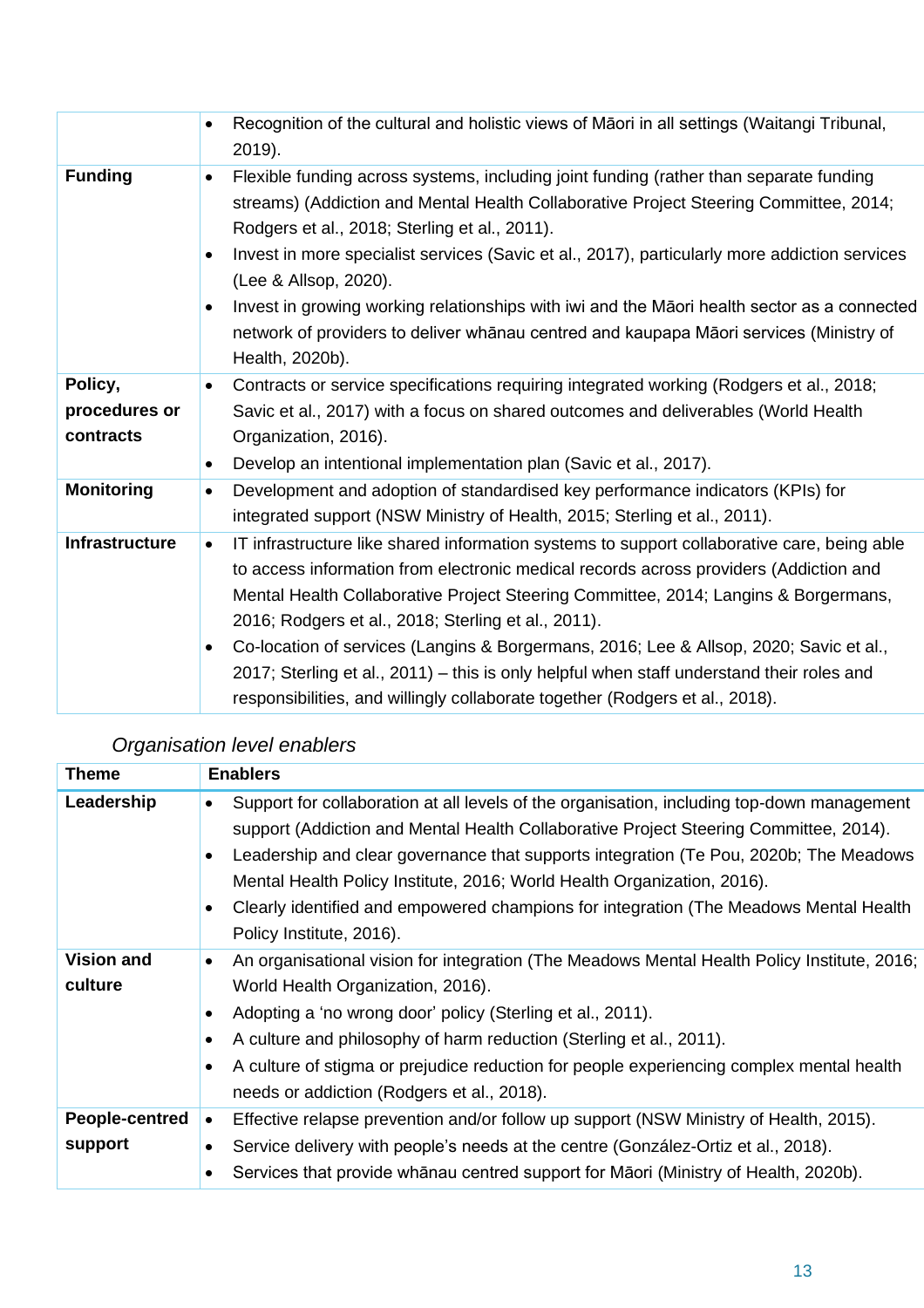| <b>Policies and</b><br>procedures   | Explicit documented policies and evidence-based procedures relating to intake,<br>$\bullet$<br>comprehensive screening and assessment processes, treatment guidelines, referral<br>pathways, care coordination procedures, and discharge planning (Ee et al., 2020; Interior<br>Health, 2021; Langins & Borgermans, 2016; Merkes et al., 2010; NSW Ministry of Health,<br>2015; Sterling et al., 2011; The Meadows Mental Health Policy Institute, 2016; Wamsley et<br>al., n.d.). |
|-------------------------------------|------------------------------------------------------------------------------------------------------------------------------------------------------------------------------------------------------------------------------------------------------------------------------------------------------------------------------------------------------------------------------------------------------------------------------------------------------------------------------------|
|                                     | Screening that occurs at all entry points using brief, easy to administer, psychometrically<br>$\bullet$<br>valid tools (NSW Ministry of Health, 2015).                                                                                                                                                                                                                                                                                                                            |
|                                     | Identify and address problems leading to treatment dropout, particularly transfers between<br>$\bullet$<br>providers and between services/sectors (NSW Ministry of Health, 2015).                                                                                                                                                                                                                                                                                                  |
|                                     | Clear roles and responsibilities for the workforce when addressing issues beyond a<br>$\bullet$<br>person's expertise (Savic et al., 2017; Skills Care, 2014).                                                                                                                                                                                                                                                                                                                     |
|                                     | A policy and procedure for managing mental distress in physical health settings, including<br>assessment and management of suicide risk (Ee et al., 2020).                                                                                                                                                                                                                                                                                                                         |
| <b>Collaboration</b><br>and         | Openness to sharing information between organisations and services (Savic et al., 2017;<br>$\bullet$<br>Sterling et al., 2011).                                                                                                                                                                                                                                                                                                                                                    |
| communication                       | Multidisciplinary teams within the organisation (NSW Ministry of Health, 2015; Rodgers et<br>$\bullet$<br>al., 2018).                                                                                                                                                                                                                                                                                                                                                              |
|                                     | Consistent and regular communication between team members and people accessing<br>services (Wamsley et al., n.d.).                                                                                                                                                                                                                                                                                                                                                                 |
|                                     | Establish relationships with other sectors including healthcare, housing, education and<br>$\bullet$<br>employment (Interior Health, 2021; NSW Ministry of Health, 2015) – provide opportunities<br>to allow the development of networks (Addiction and Mental Health Collaborative Project<br>Steering Committee, 2014; Savic et al., 2017). This increases likelihood to receive<br>referrals, share information and engage in joint consultation (Savic et al., 2017).          |
| <b>Monitoring and</b><br>evaluation | Adequate evaluation and quality improvement of treatment programmes (NSW Ministry of<br>$\bullet$<br>Health, 2015; World Health Organization, 2016).                                                                                                                                                                                                                                                                                                                               |
|                                     | Mechanisms where people and whanau provide feedback for ongoing development of<br>$\bullet$<br>services (NSW Ministry of Health, 2015) and are engaged to design collaborative care<br>processes that address their needs (Addiction and Mental Health Collaborative Project<br>Steering Committee, 2014).                                                                                                                                                                         |
|                                     | Commitment and active involvement in a continuous learning cycle (Stein, 2016).                                                                                                                                                                                                                                                                                                                                                                                                    |

### *Workforce level enablers*

General enablers are listed below. The required competencies, including values, attitudes, knowledge and skills are covered in more detail in the next section.

| <b>Theme</b>        | <b>Enablers</b>                                                                           |  |  |  |  |
|---------------------|-------------------------------------------------------------------------------------------|--|--|--|--|
| <b>Training and</b> | Well qualified staff with generous provision of supervision and professional training in  |  |  |  |  |
| development         | identifying and addressing co-existing issues (González-Ortiz et al., 2018; Lee & Allsop, |  |  |  |  |
|                     | 2020; Merkes et al., 2010; NSW Ministry of Health, 2015; Rodgers et al., 2018; Savic et   |  |  |  |  |
|                     | al., 2017; Stein, 2016).                                                                  |  |  |  |  |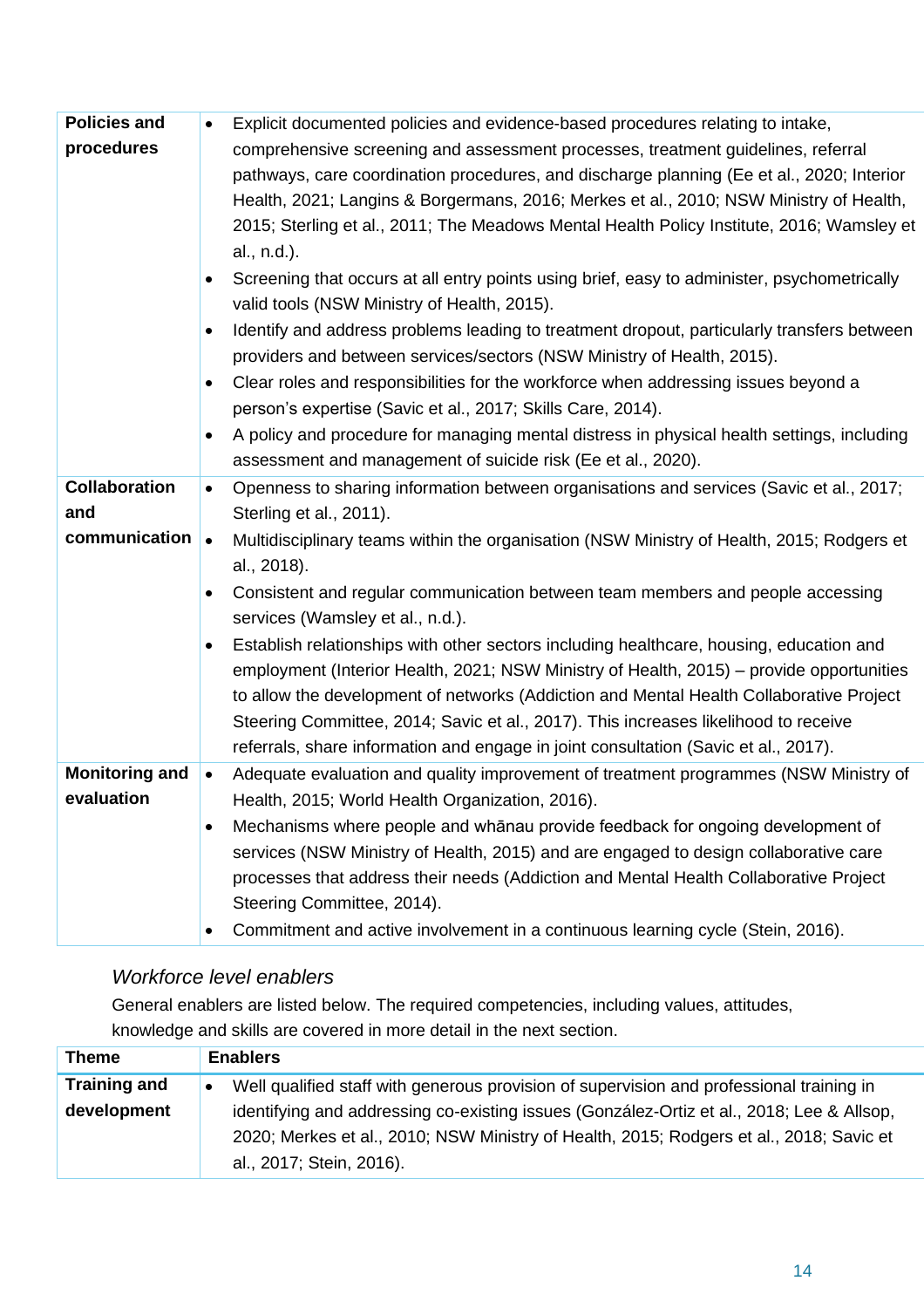|                      | Lived experience input from people and whanau into staff training (NSW Ministry of<br>$\bullet$<br>Health, 2015).                                                                            |
|----------------------|----------------------------------------------------------------------------------------------------------------------------------------------------------------------------------------------|
|                      | Interdisciplinary training of staff (Sterling et al., 2011).<br>$\bullet$                                                                                                                    |
| Knowledge,           | The right attitudes, behaviours, skills and knowledge, with pathways in place to achieve<br>$\bullet$                                                                                        |
| skills, values       | these (Naylor et al., 2016).                                                                                                                                                                 |
| and attitudes        | Good communication and engagement skills (Naylor et al., 2016).<br>$\bullet$                                                                                                                 |
| <b>Holistic care</b> | Taking a whole of person perspective that considers a person's values, lifestyle and social<br>$\bullet$<br>context (Naylor et al., 2016; The Meadows Mental Health Policy Institute, 2016). |
|                      | Openness to explore a person's needs beyond individual specialties (Naylor et al., 2016).<br>٠                                                                                               |
|                      | Use of a harm reduction model which honours the autonomy of people and the complexity<br>$\bullet$                                                                                           |
|                      | of interactions between co-existing issues (Wamsley et al., n.d.). <sup>5</sup>                                                                                                              |
| Time or              | Time to dedicate to collaboration with other staff (Rodgers et al., 2018).                                                                                                                   |
| resources            |                                                                                                                                                                                              |
| <b>Care planning</b> | Support of all health issues as 'primary' (Sterling et al., 2011)<br>$\bullet$                                                                                                               |
|                      | Incorporate consent before treatment starts, as this allows for case management and<br>٠                                                                                                     |
|                      | information sharing with other agencies (Savic et al., 2017).                                                                                                                                |
|                      | Use of a range of treatment/support modalities offering people choice (Wamsley et al.,<br>٠                                                                                                  |
|                      | n.d.).                                                                                                                                                                                       |
| <b>Culture</b>       | Able to provide culturally relevant information and support to people to best provide for<br>$\bullet$                                                                                       |
|                      | their needs (Wamsley et al., n.d.).                                                                                                                                                          |
| <b>New roles</b>     | New support coordination roles:<br>$\bullet$                                                                                                                                                 |
|                      | coordinator roles to ensure continuity of care from screening to discharge/referral and to<br>$\circ$<br>manage communication between services (NSW Ministry of Health, 2015)                |
|                      | case managers are particularly useful for people with multiple or complex needs (Savic et<br>$\circ$                                                                                         |
|                      | al., 2017) and for providing holistic care (Lee & Allsop, 2020)                                                                                                                              |
|                      | liaison roles between services (Rodgers et al., 2018)<br>$\circ$                                                                                                                             |
|                      | navigator roles that help people navigate through complex health and social care<br>O                                                                                                        |
|                      | systems (Rodgers et al., 2018).                                                                                                                                                              |
|                      | New roles supporting holistic care such as support workers, health improvement<br>٠                                                                                                          |
|                      | practitioners, and health coaches as part of the integrated primary mental health and                                                                                                        |
|                      | addiction model. These roles improve access to a range of personalised interventions, as                                                                                                     |
|                      | well as cultural and social supports in the local community (Te Pou, 2020a).                                                                                                                 |

<sup>5</sup> The goal of a harm reduction approach is for the person and health worker to work together to achieve a reduction in harmful or risky substance use. Harm reduction is a tool for possible engagement in the change process. It honours the ambiguity that many people experience in relation to changes in substance use and allows people to work together to explore possible goals like safer use rather than abstinence (Wamsley et al., n.d.).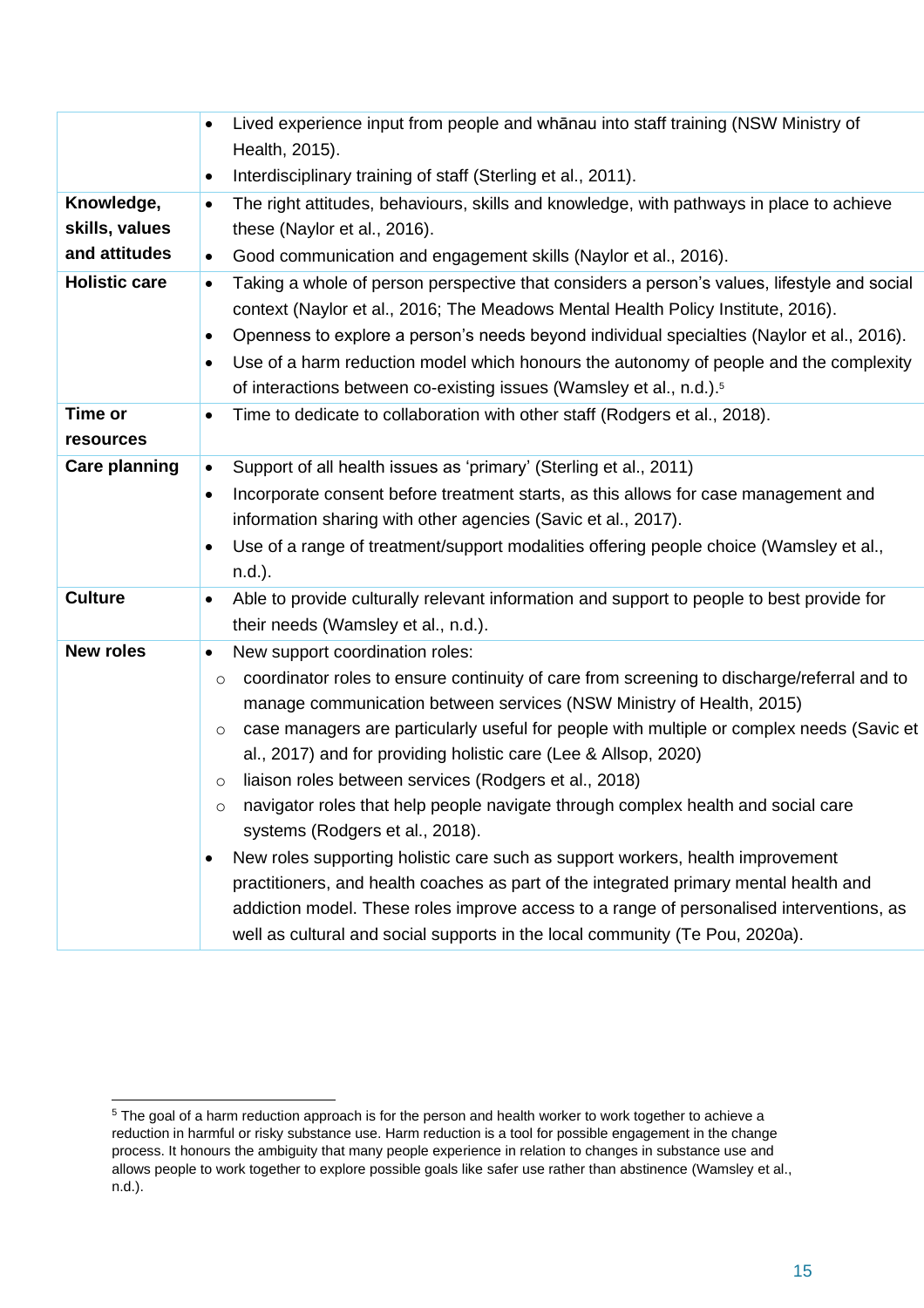#### **Values and attitudes for integration and alignment with** *Let's get real*

Important values and attitudes for integrated support are compiled below. Key values and attitudes from the literature are aligned with *Let's get real*. A solid values base is important as values inform and direct everything we do. Personal and organisational values impact how health services are provided (Te Pou, 2019).

<span id="page-15-0"></span>

| <b>Values and attitudes for integration</b>                                    | Inclusion in Let's get real                                            |
|--------------------------------------------------------------------------------|------------------------------------------------------------------------|
| Challenges expectations, assumptions and stigma (Naylor et al., 2016; Wakida   | Real Skill 5: Challenging discrimination. Attitude: Open-minded        |
| et al., 2018)                                                                  |                                                                        |
| Non-judgemental (Marel et al., 2016)                                           | Attitude: Open-minded                                                  |
| Non-confrontational (Marel et al., 2016)                                       | Value: Partnership                                                     |
| Desire and willingness to work with people who experience co-existing issues   | Values: Respect, manaaki, hope. Attitudes: Compassionate, open-minded, |
| (SAMHSA, 2020)                                                                 | optimistic                                                             |
| Recognition of own limitations (SAMHSA, 2020) and strong professional identity | Attitudes: Genuine, honest. Value: Partnership                         |
| (Skills Care, 2014)                                                            |                                                                        |
| Patience and optimism (Delaney et al., 2013; SAMHSA, 2020)                     | Attitudes: Compassionate, optimistic                                   |
| Strong human rights focus (SAMHSA, 2020)                                       | Real Skill 6: Applying law, policy and standards                       |
| Strengths focused (SAMHSA, 2020)                                               | Attitudes: Compassionate, optimistic. Values: Hope, wellbeing          |
| Openness (to new information and feedback) (SAMHSA, 2020) and sharing of       | Values: Partnership, whanaungatanga. Attitude: Open-minded             |
| own knowledge and experiences with others (Skills Care, 2014)                  |                                                                        |
| Self-awareness of personal reactions and feelings (SAMHSA, 2020)               | Attitude: Honest                                                       |
| Person-centred (SAMHSA, 2020)                                                  | Values: Respect, manaaki, hope, partnership, wellbeing, whanaungatanga |
| Recovery oriented/seeing people capable of wellness, or having hope (Delaney   | Values: Hope, wellbeing. Attitude: Optimistic                          |
| et al., 2013)                                                                  |                                                                        |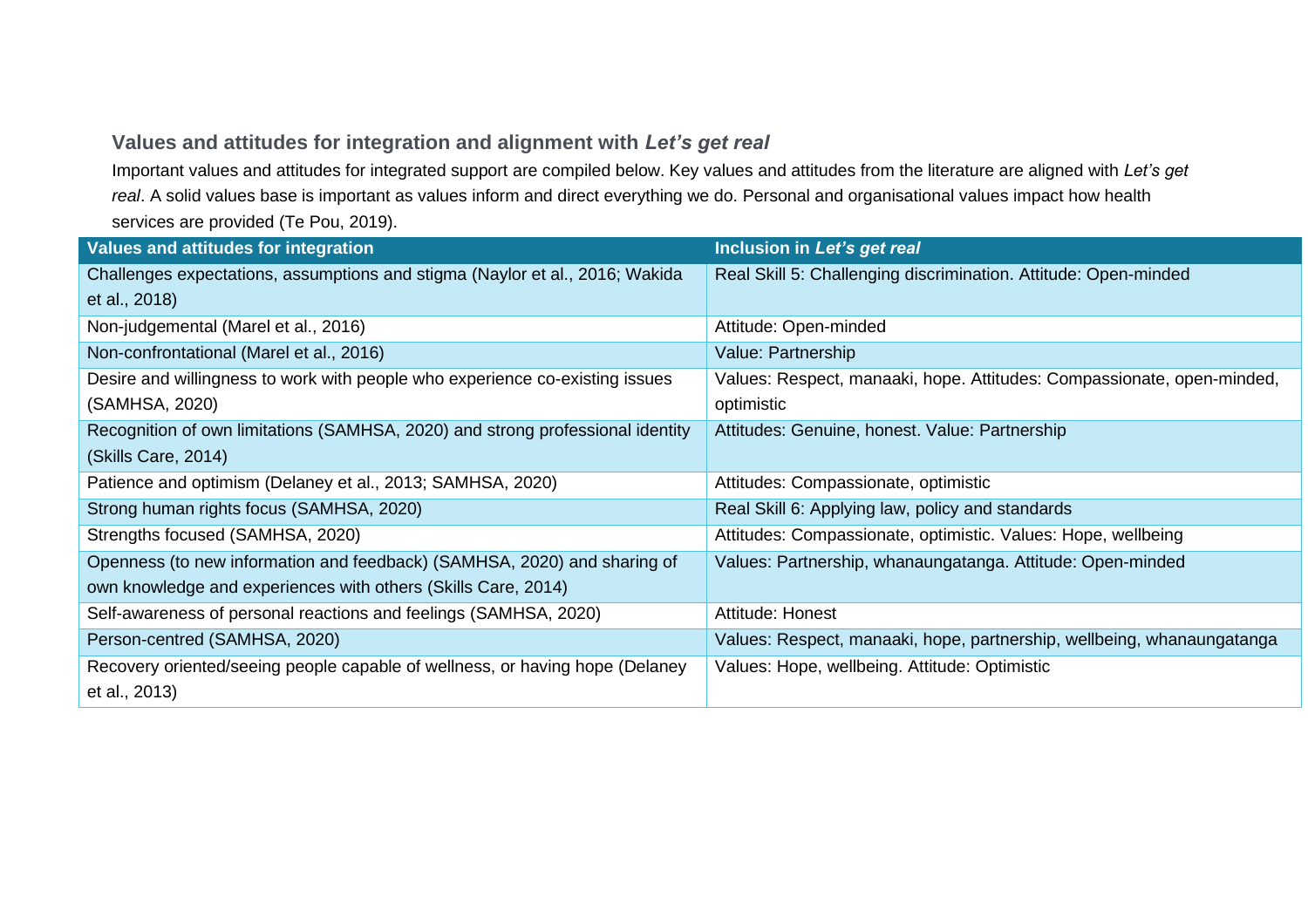#### **Knowledge and skills for integrated support**

The following competencies are compiled from a range of guidelines, frameworks and journal articles focusing on integrated co-existing issues in a range of settings. More information about the type of document and integration setting for each document contributing to the competencies below is included in the Appendix – [Documents informing the integrated competencies: type and setting.](#page-31-1) A small number of Māori related competencies are also included from government documents due to the lack of presence in competency frameworks.

Most documents did not separate or specify basic or advanced competencies. Only three competency frameworks looked at different levels required similarly to *Let's get real,* with basic, intermediate and/or advanced competencies. <sup>6</sup> The table below includes competencies either at a basic level or general/unspecified level.

<span id="page-16-0"></span>

| <b>Knowledge or</b>  | <b>Components</b>                                                                                                                                                                                                                                                                                                                                                                                                                                                                                                                                                                                                                                                                                                                                                                          | <b>Inclusion in</b>                                                                                                                                                | <b>Inclusion in Te</b>                                                                                                                    |
|----------------------|--------------------------------------------------------------------------------------------------------------------------------------------------------------------------------------------------------------------------------------------------------------------------------------------------------------------------------------------------------------------------------------------------------------------------------------------------------------------------------------------------------------------------------------------------------------------------------------------------------------------------------------------------------------------------------------------------------------------------------------------------------------------------------------------|--------------------------------------------------------------------------------------------------------------------------------------------------------------------|-------------------------------------------------------------------------------------------------------------------------------------------|
| skills needed        |                                                                                                                                                                                                                                                                                                                                                                                                                                                                                                                                                                                                                                                                                                                                                                                            | Let's get real                                                                                                                                                     | <b>Whare o Tiki</b>                                                                                                                       |
| <b>Communication</b> | Build rapport to actively engage people (Hoge et al., 2014; NSW Ministry of Health, 2015;<br>SAMHSA, 2020; The Meadows Mental Health Policy Institute, 2016).<br>Communicate and collaborate effectively with colleagues (Hoge et al., 2014; The Meadows<br>Mental Health Policy Institute, 2016).<br>Empathise with people on an emotional level (Delaney et al., 2013).<br>Actively listen (Delaney et al., 2013; Langins & Borgermans, 2016).<br>Communicate in a non-judgemental manner (Langins & Borgermans, 2016).<br>Communicate free of clinical jargon (Langins & Borgermans, 2016).<br>Adapt communication style to a diverse range of people (Langins & Borgermans, 2016).<br>Mobilise resources to suit language, cultural norms and individual preferences (eg interpreters) | Real Skill 1:<br><b>Building rapport</b><br>and providing<br>targeted<br>information for<br>people and<br>whānau<br>Real Skill 5:<br>Challenging<br>discrimination | 2.1 Person-focused<br>care<br>1.1 Minority<br>ethnicities and<br>cultures<br>3.1 Active<br>engagement<br>strategies<br>7.1 Person centred |
|                      | (Langins & Borgermans, 2016).                                                                                                                                                                                                                                                                                                                                                                                                                                                                                                                                                                                                                                                                                                                                                              |                                                                                                                                                                    | and wellbeing                                                                                                                             |

<sup>6</sup> The three frameworks that break down competencies into different levels are: *Skills for integration* from Te Pou, *Substance Use Disorder Treatment for People with Co-Occurring Disorders* from SAMHSA and *Integrated Care Framework—Integrated Care Competencies* from NSW Health Education England.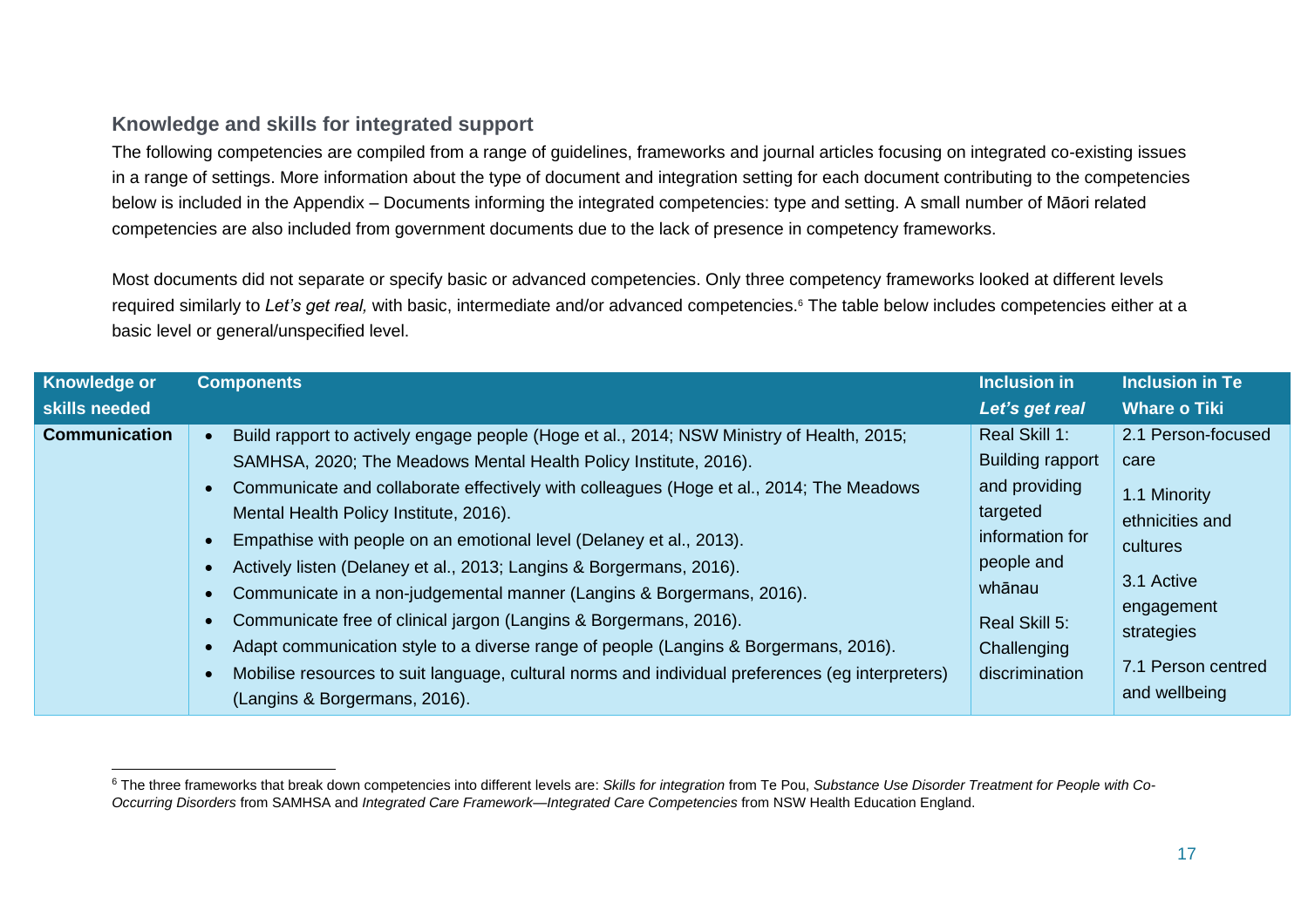|                                 |                                                                                                                                                                                                                                                                                                                                                                                                                                                                                                                                                                                                                                                                                                                                                                                                                                                                                                                                                                                                                                                                                                                                                                                                                                                                                                                                                                                                                                                                                                                                                                                                                                                                                                                                                                                                                                                                                                                                                                                                           |                                                                            | focused care as<br>basis for integration                                                                                                                                                                               |
|---------------------------------|-----------------------------------------------------------------------------------------------------------------------------------------------------------------------------------------------------------------------------------------------------------------------------------------------------------------------------------------------------------------------------------------------------------------------------------------------------------------------------------------------------------------------------------------------------------------------------------------------------------------------------------------------------------------------------------------------------------------------------------------------------------------------------------------------------------------------------------------------------------------------------------------------------------------------------------------------------------------------------------------------------------------------------------------------------------------------------------------------------------------------------------------------------------------------------------------------------------------------------------------------------------------------------------------------------------------------------------------------------------------------------------------------------------------------------------------------------------------------------------------------------------------------------------------------------------------------------------------------------------------------------------------------------------------------------------------------------------------------------------------------------------------------------------------------------------------------------------------------------------------------------------------------------------------------------------------------------------------------------------------------------------|----------------------------------------------------------------------------|------------------------------------------------------------------------------------------------------------------------------------------------------------------------------------------------------------------------|
| <b>Engagement</b><br>techniques | Use motivational interviewing to support behaviour change (Langins & Borgermans, 2016;<br>$\bullet$<br>Naylor et al., 2016; Sterling et al., 2011; The Meadows Mental Health Policy Institute, 2016), that<br>is responsive to different needs, settings and formats (Te Pou, 2020b).<br>Explore psychosocial issues during a physical health consultation (Naylor et al., 2016) and<br>$\bullet$<br>include biopsychosocial approaches in the support plan (Langins & Borgermans, 2016).<br>Set holistic goals with people (Naylor et al., 2016).<br>$\bullet$<br>Use mindfulness techniques (Naylor et al., 2016).<br>$\bullet$<br>Use psychotherapeutic techniques like cognitive behavioural therapy at a basic level (Naylor et<br>al., 2016).<br>Integrate treatment/support approaches, including (where appropriate) psychosocial and<br>$\bullet$<br>pharmacological strategies (NSW Ministry of Health, 2015).<br>Identify appropriate support including discussion of risks and benefits in the process of obtaining<br>informed consent. Informed decision making is enhanced by knowledge of available guidelines,<br>clinical pathways and evidence (Ee et al., 2020).<br>Take a holistic and people-centred approach (Marel et al., 2016; NHS Health Education<br>$\bullet$<br>England, n.d.).<br>Recognise and understand the cultural and holistic views of Māori (Waitangi Tribunal, 2019).<br>Work collaboratively with people to meet their support needs (Marel et al., 2016).<br>$\bullet$<br>Focus on what the person is seeking assistance for (Te Pou, 2020b).<br>$\bullet$<br>Ensure support plans take into account people's concerns, are based on a discussion with the<br>person and take their preferences into account (National Institute for Health and Care<br>Excellence, 2016).<br>Facilitate shared decision-making; provide information and advice as needed in appropriate<br>language and form that is relevant to the person and their context (Te Pou, 2020b). | Real Skill 1:<br>Engagement<br>and assessment<br>and planning<br>processes | 2.1 Person-focused<br>care<br>2.2 Wellbeing<br>oriented care<br>3.1 Active<br>engagement<br>strategies<br>4 Motivation<br>5.2 Brief<br>interventions<br>6.8 Psychological<br>treatments including<br>talking therapies |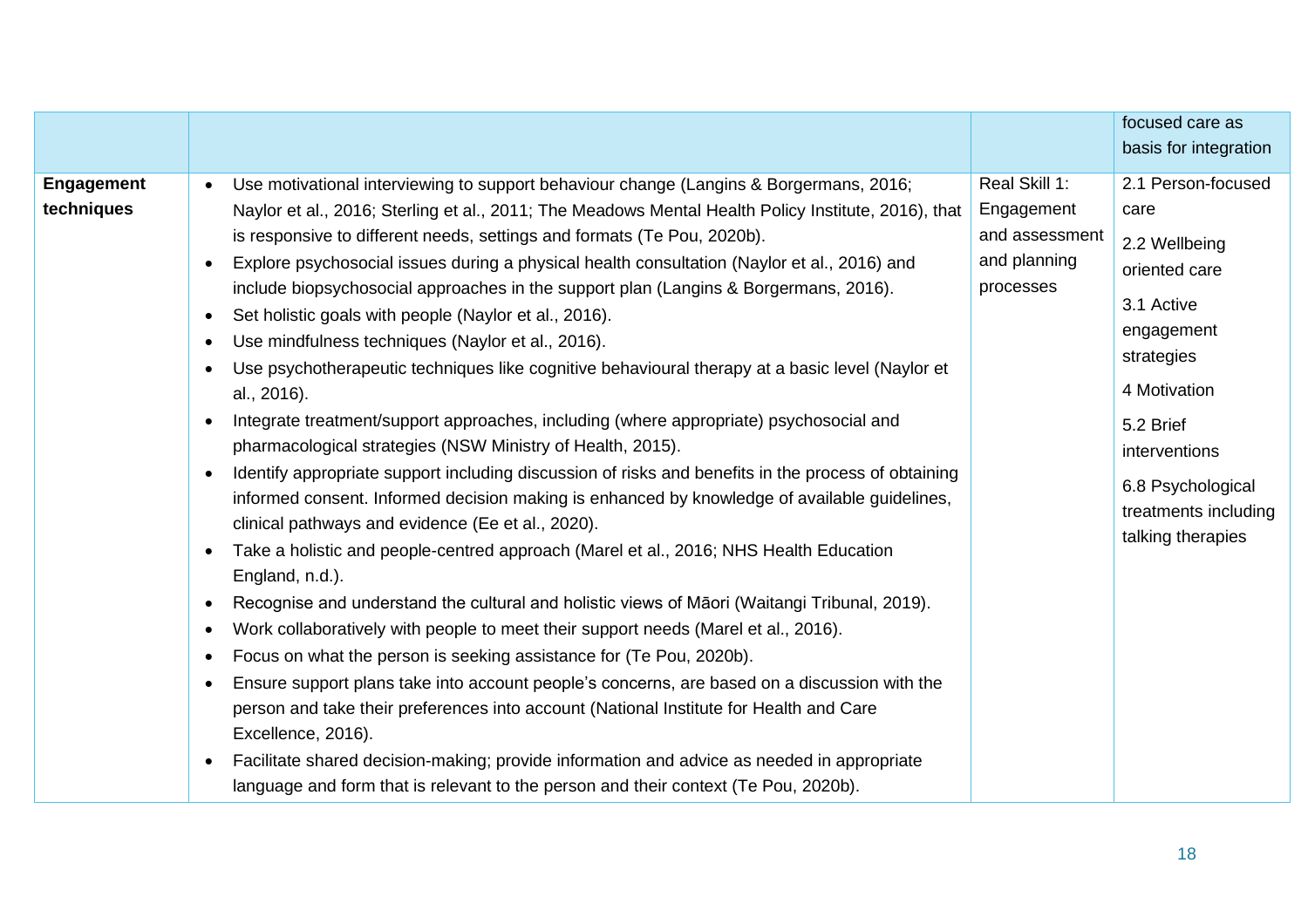|                                      | Work effectively with all age groups (Te Pou, 2020b).<br>$\bullet$<br>Explore barriers to self-care for a person's physical health (National Institute for Health and Care<br>$\bullet$<br>Excellence, 2016).<br>Use basic de-escalation techniques (SAMHSA, 2020).<br>$\bullet$<br>Match and adjust the type and intensity of services to the needs of the person, ensuring the<br>$\bullet$<br>timely and unduplicated provision of support (Langins & Borgermans, 2016).<br>Assess treatment use in a non-judgemental manner (Langins & Borgermans, 2016).<br>$\bullet$<br>Promote individual responsibility (NHS Health Education England, n.d.).                                                                                                                                                                                                                                                                                                                                                                                                  |                                                                                                                                                                                                    |                                                                                                                                                                                                                                                                                             |
|--------------------------------------|--------------------------------------------------------------------------------------------------------------------------------------------------------------------------------------------------------------------------------------------------------------------------------------------------------------------------------------------------------------------------------------------------------------------------------------------------------------------------------------------------------------------------------------------------------------------------------------------------------------------------------------------------------------------------------------------------------------------------------------------------------------------------------------------------------------------------------------------------------------------------------------------------------------------------------------------------------------------------------------------------------------------------------------------------------|----------------------------------------------------------------------------------------------------------------------------------------------------------------------------------------------------|---------------------------------------------------------------------------------------------------------------------------------------------------------------------------------------------------------------------------------------------------------------------------------------------|
| <b>Awareness of</b><br>common issues | Knowledge of:<br>common mental health challenges, substance use issues and gambling harm among people<br>with long term physical health conditions, or during the perinatal period (Naylor et al., 2016)<br>the physical health side effects of psychotropic medications (Naylor et al., 2016)<br>common physical health conditions affecting people experiencing mental health challenges,<br>substance use issues and gambling harm (National Institute for Health and Care Excellence,<br>2016)<br>the range of social needs people might have, including social isolation, homelessness or lack of<br>stable housing, financial issues or employment (National Institute for Health and Care<br>Excellence, 2016)<br>the complexities and interactions between mental health and physical health issues (Delaney et<br>$\bullet$<br>al., 2013), as well as substance use and gambling.<br>the basic body of knowledge relevant to integrative medicine (The Consortium of Academic<br>$\bullet$<br>Health Centers for Integrative Medicine, 2012). | Real Skill 1:<br>relating to<br>concepts of<br>wellbeing, and<br>understanding<br>of the range of<br>mental health<br>and addiction-<br>related issues<br>and concerns<br>people can<br>experience | 5.7 Assessment of<br>relationships<br>between substance<br>use, problem<br>gambling and mental<br>health issues<br>6.7 Pharmacological<br>treatments for<br>mental health and<br>substance use<br>6.13 Co-existing<br>physical health<br>conditions<br>Service and<br>organisational skills |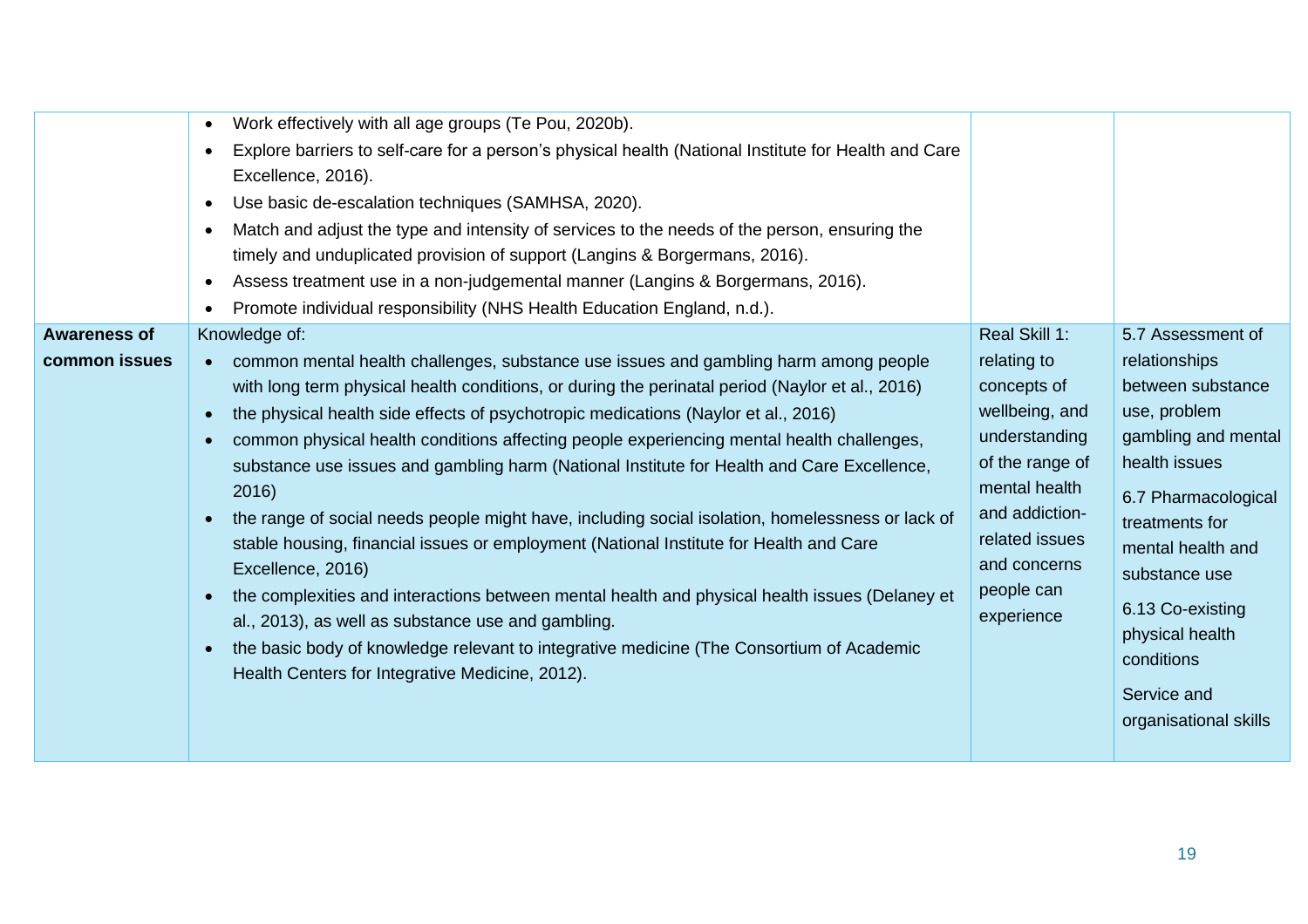|                                           |                                                                                                                                                                                                                                                                                                                                                                                                                                                                                                                                                                                                                                                                                                                                                                                                                                                                                                                                                                                                                                                                                                                                                                                                                                         |                                                                                                    | 2: public health,<br>mental health,<br>substance use and<br>gambling                                                                                                                                                                                                                                                                             |
|-------------------------------------------|-----------------------------------------------------------------------------------------------------------------------------------------------------------------------------------------------------------------------------------------------------------------------------------------------------------------------------------------------------------------------------------------------------------------------------------------------------------------------------------------------------------------------------------------------------------------------------------------------------------------------------------------------------------------------------------------------------------------------------------------------------------------------------------------------------------------------------------------------------------------------------------------------------------------------------------------------------------------------------------------------------------------------------------------------------------------------------------------------------------------------------------------------------------------------------------------------------------------------------------------|----------------------------------------------------------------------------------------------------|--------------------------------------------------------------------------------------------------------------------------------------------------------------------------------------------------------------------------------------------------------------------------------------------------------------------------------------------------|
| <b>Identification of</b><br>common issues | Screen for the presence of co-existing issues (Hoge et al., 2014; SAMHSA, 2020), including<br>$\bullet$<br>physical health issues (Naylor et al., 2016), and use various assessment tools (Ee et al., 2020;<br>Hoge et al., 2014; National Institute for Health and Care Excellence, 2016; Naylor et al., 2016).<br>Collect relevant information from people about mental health, care providers, presenting issues,<br>$\bullet$<br>family situation, substance use history, gambling, current situation,<br>personal/medical/family/trauma history, risk assessments (including for suicide), criminal history,<br>strengths and weaknesses, and readiness for change (Langins & Borgermans, 2016; Marel et<br>al., 2016; SAMHSA, 2020).<br>Undertake collaborative assessment processes appropriate to the needs of the person and<br>$\bullet$<br>appropriate to the practice/service setting (Te Pou, 2020b).<br>As relevant to the needs of the person (eg, where needs are complex and/or ongoing), develop<br>$\bullet$<br>and update integrated, culturally responsive, holistic wellbeing plans in partnership with people<br>accessing services and their whanau, other team members and other providers (Te Pou,<br>2020b). | Real Skill 1:<br>Information<br>gathering and<br>assessment<br>processes<br>appropriate to<br>role | 1.1 Minority<br>ethnicities and<br>cultures<br>2.2 Wellbeing<br>oriented care<br>5.1 Screening for<br>substance use,<br>mental health and<br>problem gambling<br>5.3 Mental health,<br>substance use and<br>gambling<br>assessment<br>5.5 Mental state<br>examination<br>5.6 Risk<br>management<br>6.1 Pregnancy<br>7.2 Assessment<br>strategies |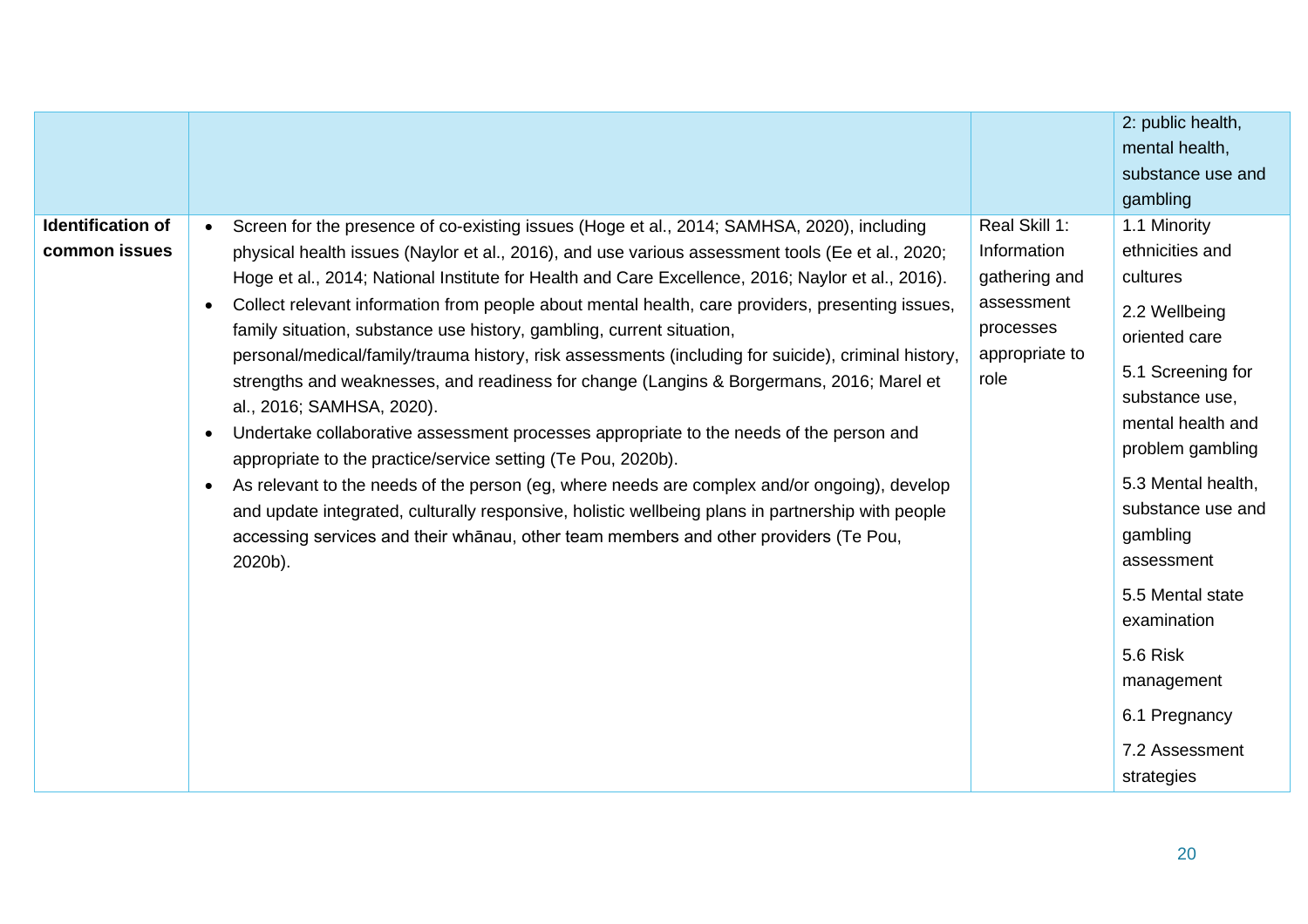| <b>Collaboration</b> | Demonstrate a broad understanding of the concept of 'team' as applied in an integrated                                                                                                                  | Real Skill 7:   | 1.1 Minority        |
|----------------------|---------------------------------------------------------------------------------------------------------------------------------------------------------------------------------------------------------|-----------------|---------------------|
| and teamwork         | approach (Te Pou, 2020b).                                                                                                                                                                               | <b>Teamwork</b> | ethnicities and     |
|                      | Demonstrate commitment to team work as a central component of an integrated approach<br>$\bullet$                                                                                                       |                 | cultures            |
|                      | aimed at providing seamless support (Te Pou, 2020b).                                                                                                                                                    |                 | 7.3 MDT functioning |
|                      | Include people and whanau as core team members, advocating for this as needed (Te Pou,<br>$\bullet$<br>$2020b$ ).                                                                                       |                 | 7.4 Collaboration   |
|                      | Consider and contribute to culturally safe processes for all team members (Te Pou, 2020b).<br>$\bullet$                                                                                                 |                 | and referral        |
|                      | Respect and acknowledge the range of disciplines, cultures, values, approaches, models and<br>$\bullet$<br>styles of working that support wellbeing (Te Pou, 2020b).                                    |                 |                     |
|                      | Describe own role and skills and share relevant information to support others to understand the<br>$\bullet$<br>role (Te Pou, 2020b).                                                                   |                 |                     |
|                      | Proactively develop an understanding of roles and scopes of team members (eg, within own<br>$\bullet$<br>service, across primary, secondary and tertiary health and across other relevant organisations |                 |                     |
|                      | and sectors) (Langins & Borgermans, 2016; Te Pou, 2020b).                                                                                                                                               |                 |                     |
|                      | Contribute to the development of a shared understanding of the respective roles and<br>$\bullet$                                                                                                        |                 |                     |
|                      | responsibilities of team members and how these are interconnected (Te Pou, 2020b).                                                                                                                      |                 |                     |
|                      | Work collaboratively to utilise the expertise of all team members and roles (Te Pou, 2020b).<br>$\bullet$                                                                                               |                 |                     |
|                      | Share expertise with other team members (Te Pou, 2020b).<br>$\bullet$                                                                                                                                   |                 |                     |
|                      | Demonstrate understanding of and contribute to the development of team values and goals (Te<br>$\bullet$<br>Pou, 2020b).                                                                                |                 |                     |
|                      | Contribute as an effective member of inter-professional and inter-agency teams, as needed to<br>$\bullet$                                                                                               |                 |                     |
|                      | support the wellbeing of people and their whanau (Hoge et al., 2014; Te Pou, 2020b).                                                                                                                    |                 |                     |
|                      | Develop strong working relationships with other team members (Te Pou, 2020b).<br>$\bullet$                                                                                                              |                 |                     |
|                      | Use terms and language readily understandable by all team members (Te Pou, 2020b).<br>$\bullet$                                                                                                         |                 |                     |
|                      | Use communication tools that are conducive to integration (Te Pou, 2020b).<br>$\bullet$                                                                                                                 |                 |                     |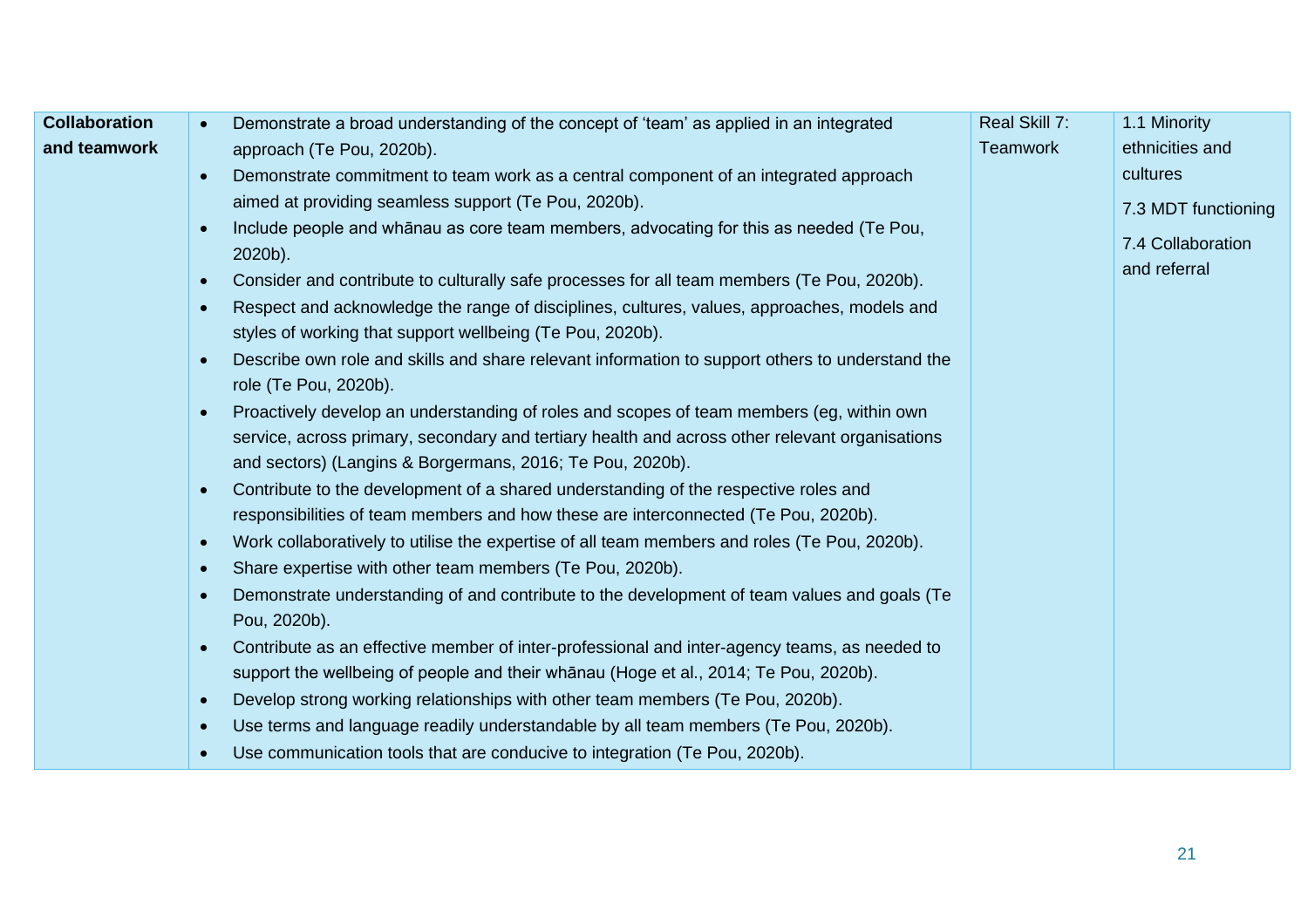- Assertively represent professional opinions, encourage other team members to express opinions, and contribute to resolving differences of opinion or conflicts quickly (Langins & Borgermans, 2016; Te Pou, 2020b).
- Work respectfully and collaboratively to resolve differing perspectives, priorities and conflicting schedules (Te Pou, 2020b).
- Understand and account for the impact of own experience, expertise, culture, power and place in team hierarchy, working to contribute to effective, inter-professional relationships (Te Pou, 2020b).
- Respect and respond to the leadership of others in the team context (Te Pou, 2020b).
- Support connections (including warm handovers) between people and whānau and other team members (Te Pou, 2020b).
- Share relevant information to support collaboration, ensuring permission is obtained from the person (as required) (Te Pou, 2020b).
- Utilise own specialised knowledge and expertise in a way that is efficient, adaptive, collaborative, holistic and ethical (Te Pou, 2020b).
- Participate in and use varying systems and resources to communicate within the team to maximise collaboration. For example, huddles, daily/weekly meetings, warm handovers, debriefs, multidisciplinary team meetings, team supervision and training, shared records, digital technologies, and mobile service options (Te Pou, 2020b).
- Collaborate with team members (and others as needed) to match the type and intensity of planned services to the person's needs, ensuring timely and unduplicated responses (Te Pou, 2020b).
- Participate in multidisciplinary case review meetings (National Institute for Health and Care Excellence, 2016).
- Demonstrate practicality, flexibility and adaptability in working with others (Langins & Borgermans, 2016).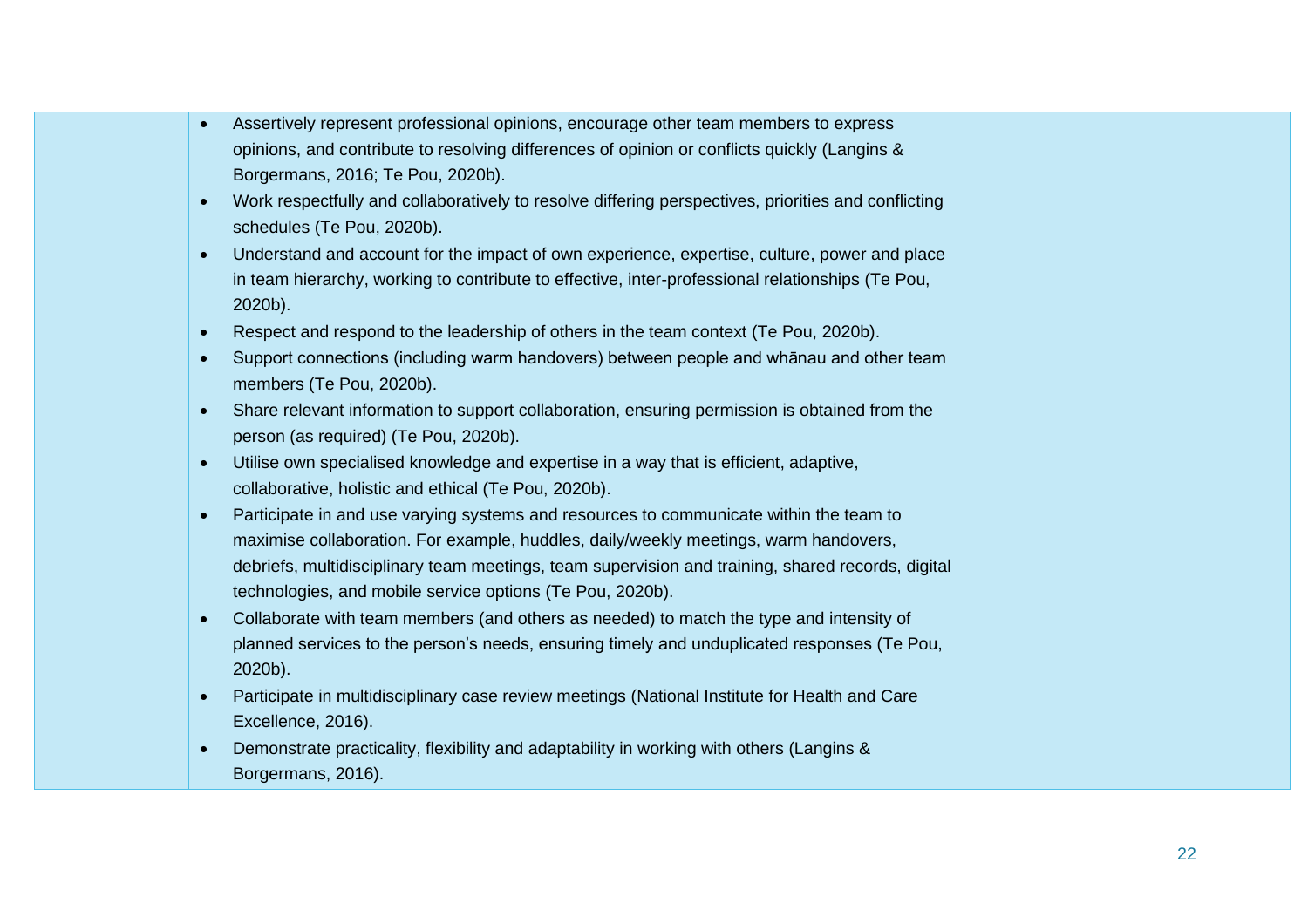|                                      | $\bullet$<br>$\bullet$                                                     | Support people to consider and access complementary and alternative services to support<br>health and wellness (Langins & Borgermans, 2016).<br>Promote diversity in the multidisciplinary team (Langins & Borgermans, 2016).                                                                                                                                                                                                                                                                                                                                                                                                                                                                                                                                                                                                                    |                                                                                  |                                                                                                                     |
|--------------------------------------|----------------------------------------------------------------------------|--------------------------------------------------------------------------------------------------------------------------------------------------------------------------------------------------------------------------------------------------------------------------------------------------------------------------------------------------------------------------------------------------------------------------------------------------------------------------------------------------------------------------------------------------------------------------------------------------------------------------------------------------------------------------------------------------------------------------------------------------------------------------------------------------------------------------------------------------|----------------------------------------------------------------------------------|---------------------------------------------------------------------------------------------------------------------|
| Advocacy                             | $\bullet$<br>$\bullet$<br>$\bullet$<br>$\bullet$                           | Advocate for the person and whanau in healthcare decisions (Langins & Borgermans, 2016).<br>Awareness of health and social rights and able to educate others about people's rights (Langins<br>& Borgermans, 2016).<br>Understand the effect of disparities on health care access and quality (Langins & Borgermans,<br>2016).<br>Advocate for the incorporation of people's outcomes into organisation strategies (Langins &<br>Borgermans, 2016).                                                                                                                                                                                                                                                                                                                                                                                              | Real Skill 5:<br>Challenging<br>discrimination<br>Real Skill 6:<br><b>Rights</b> |                                                                                                                     |
| Whānau<br>involvement                | $\bullet$<br>$\bullet$                                                     | Involve whanau and others of a person's choice when supporting people (Langins &<br>Borgermans, 2016; Marel et al., 2016).<br>Ensure whanau are offered an assessment and support for their own needs (National Institute<br>for Health and Care Excellence, 2016).                                                                                                                                                                                                                                                                                                                                                                                                                                                                                                                                                                              | Real Skill 3:<br>Working with<br>whānau                                          | 5.4 Assessment of<br>impact of substance<br>use, gambling and<br>mental health on<br>children, family and<br>whānau |
| <b>Referrals and</b><br>coordination | $\bullet$<br>$\bullet$<br>$\bullet$<br>$\bullet$<br>$\bullet$<br>$\bullet$ | Understand the appropriate person/service to refer to (Naylor et al., 2016; SAMHSA, 2020).<br>Understand referral criteria for different services (Naylor et al., 2016).<br>Coordinate support with external speciality providers (The Meadows Mental Health Policy<br>Institute, 2016), including kaupapa Māori providers (Ministry of Health, 2020b).<br>Ongoing consultation and collaboration with other health providers (Marel et al., 2016).<br>As per the person's wellbeing plan, and with regard for informed consent and confidentiality<br>requirements, link multiple services, health providers, and community resources to meet the<br>person's health and wellbeing needs (Te Pou, 2020b).<br>Ensure the flow and exchange of information among the person, whanau members, team<br>members and other providers (Te Pou, 2020b). | Real Skill 7:<br><b>Teamwork</b>                                                 | 2.1 Person focused<br>care<br>2.2 Wellbeing<br>oriented care<br>7.4 Collaboration<br>and referral                   |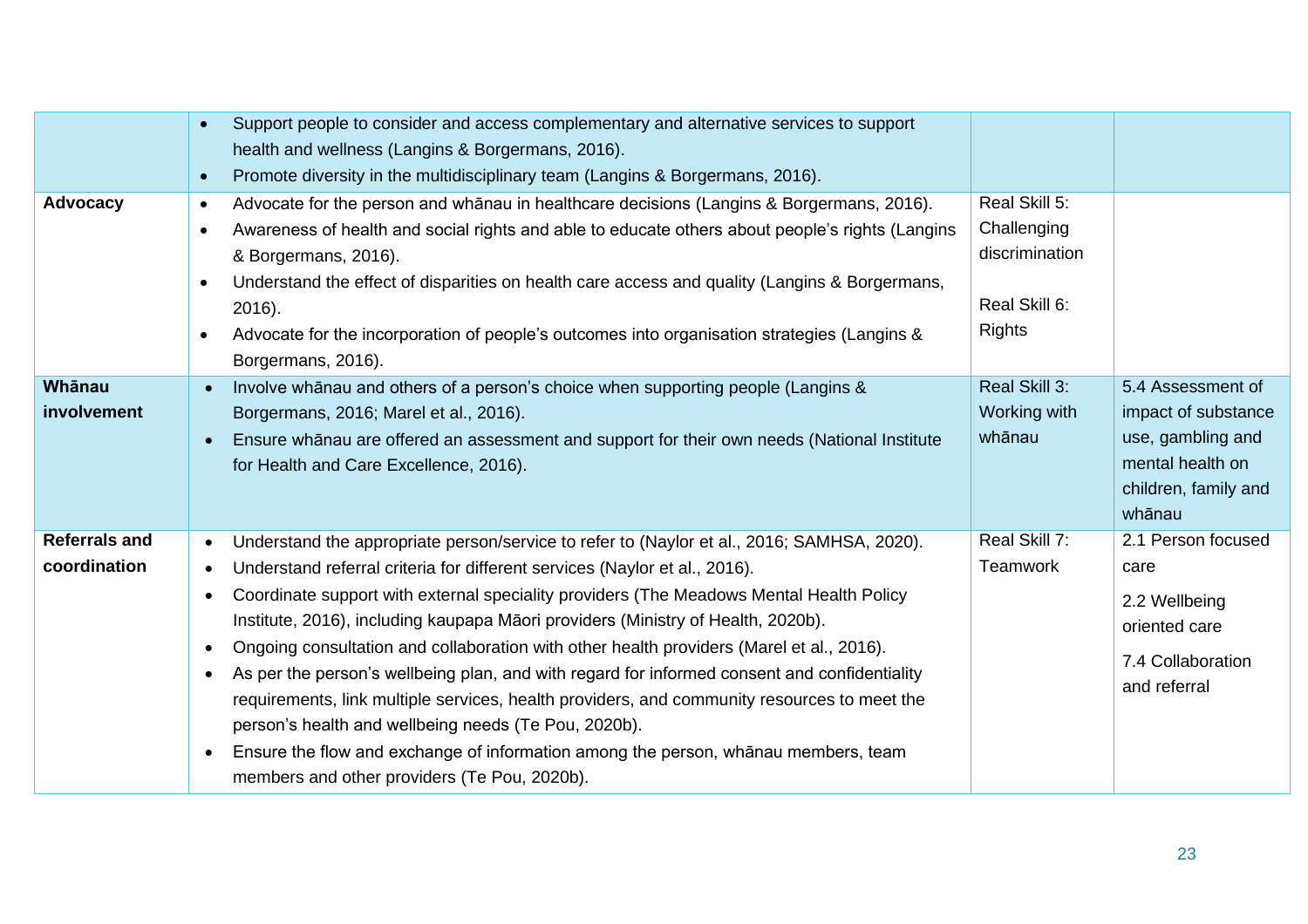|                       | Work collaboratively to ensure people and whanau experience seamless interface between                       |                |                |
|-----------------------|--------------------------------------------------------------------------------------------------------------|----------------|----------------|
|                       | primary and secondary health services (Te Pou, 2020b).                                                       |                |                |
|                       | Identify and work with others to overcome other barriers to coordination (Te Pou, 2020b).<br>$\bullet$       |                |                |
|                       | Regularly seek feedback from the person, whanau and others involved to ensure the integrated<br>$\bullet$    |                |                |
|                       | wellbeing plan is led by and is meeting the needs of the person, negotiating adjustments as                  |                |                |
|                       | needed (Te Pou, 2020b).                                                                                      |                |                |
|                       | Liaise and coordinate with team members (applying a broad concept of team) to ensure                         |                |                |
|                       | continuity (Te Pou, 2020b).                                                                                  |                |                |
|                       | Ensure appropriate follow up and continuity of care to support people at different transition                |                |                |
|                       | points in their life (National Institute for Health and Care Excellence, 2016).                              |                |                |
|                       | Use consistent referral processes (National Institute for Health and Care Excellence, 2016).<br>٠            |                |                |
|                       | Able to plan for potential crises after discharge from a service (National Institute for Health and          |                |                |
|                       | Care Excellence, 2016).                                                                                      |                |                |
|                       | Referral to those who can carry out specific diagnostic assessments as required (SAMHSA,<br>$\bullet$        |                |                |
|                       | $2020$ ).                                                                                                    |                |                |
|                       | Ability to create and implement integrated support plans ensuring access to a variety of linked<br>$\bullet$ |                |                |
|                       | services (Hoge et al., 2014).                                                                                |                |                |
| <b>Community</b>      | Knowledge of resources available for support (Naylor et al., 2016).<br>$\bullet$                             | Real Skill 4:  | 6.10 Self-help |
| <b>support</b>        | Knowledge of peer support groups in the community (Naylor et al., 2016).<br>$\bullet$                        | Working within | approaches     |
|                       | Give advice and information about a range of services (NHS Health Education England, n.d.).                  | communities    |                |
|                       | Demonstrate understanding of the importance of participating in local networks to ensure people              |                |                |
|                       | and their whanau have access to the range of services they need (Te Pou, 2020b).                             |                |                |
| <b>Technology and</b> | Use of e-therapies or other relevant technology relevant to people's wellbeing plans to support<br>$\bullet$ | Real Skill 7:  | 6.10 Self-help |
| infrastructure        | treatment, including for early intervention (Ee et al., 2020; Hoge et al., 2014; Langins &                   | Quality        | approaches     |
|                       | Borgermans, 2016; NSW Ministry of Health, 2015; Te Pou, 2020b).                                              |                |                |
|                       |                                                                                                              |                |                |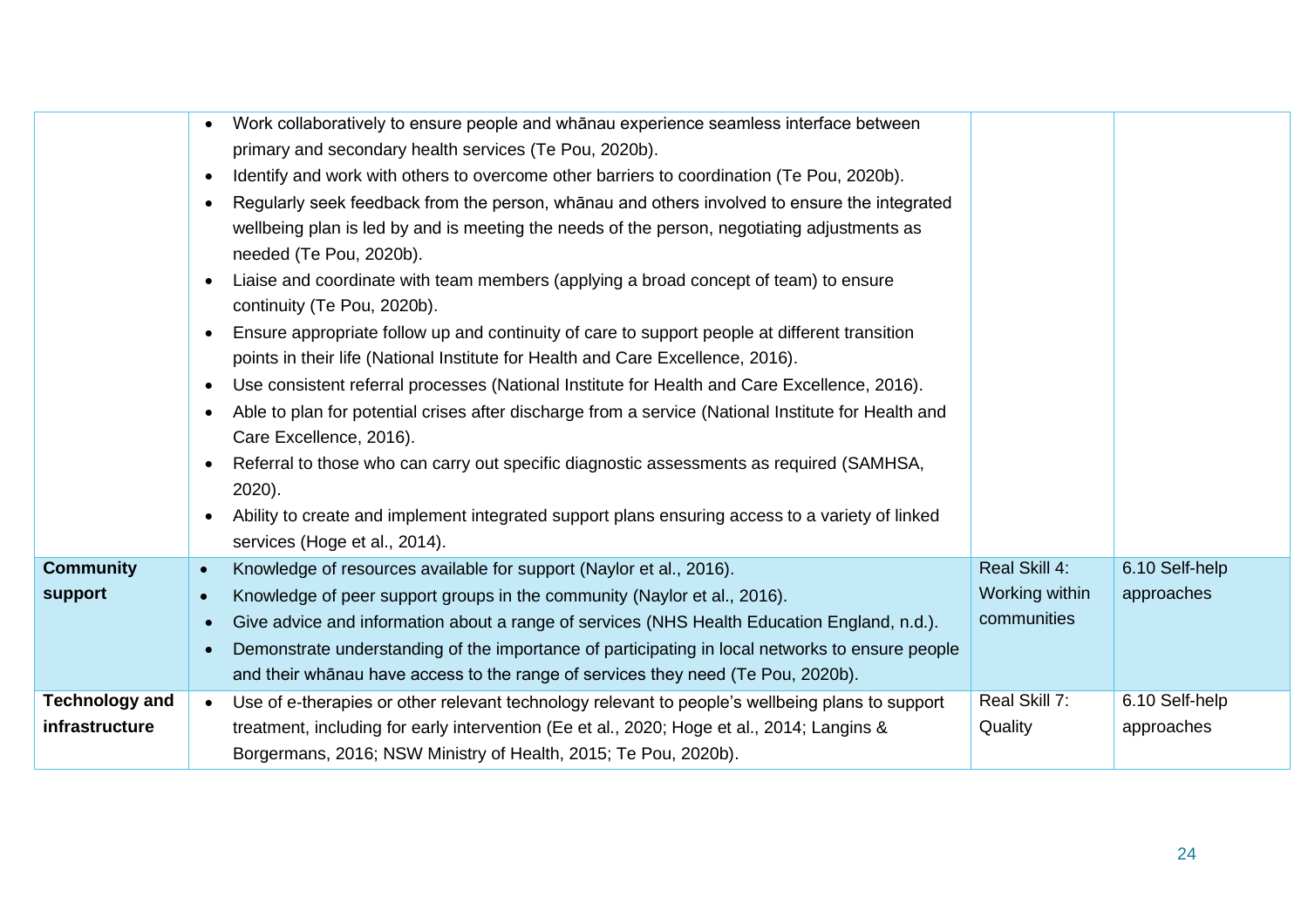|                       | Use information technology to support improved accessibility to integrated support, while<br>$\bullet$        | Real Skill 6:    |                    |
|-----------------------|---------------------------------------------------------------------------------------------------------------|------------------|--------------------|
|                       | safeguarding privacy and confidentiality (Hoge et al., 2014; Te Pou, 2020b).                                  | Record-keeping   |                    |
|                       | Demonstrate understanding of administrative systems, reporting systems and outcome<br>$\bullet$               |                  |                    |
|                       | measures relevant to an integrated approach (Te Pou, 2020b).                                                  |                  |                    |
|                       | Contribute to quality systems as needed to support an integrated approach, consistently<br>$\bullet$          |                  |                    |
|                       | considering equity for Māori and other priority groups (Te Pou, 2020b).                                       |                  |                    |
|                       | Recognise the importance of monitoring outcomes in the aggregate and demonstrate ability to<br>$\bullet$      |                  |                    |
|                       | interpret outcomes monitoring reports to inform provision of an integrated approach (Te Pou,                  |                  |                    |
|                       | 2020b).                                                                                                       |                  |                    |
|                       | Record keeping using appropriate technology (NHS Health Education England, n.d.).<br>$\bullet$                |                  |                    |
| <b>Professional</b>   | Engage in ongoing professional development (Langins & Borgermans, 2016; Marel et al., 2016).<br>$\bullet$     | Real Skill 7:    |                    |
| development           | Participate in practice-based learning and improvement activities that involve investigation and<br>$\bullet$ | Maintaining      |                    |
|                       | evaluation of people's experiences, evidence and resources (Langins & Borgermans, 2016).                      | professional and |                    |
|                       | Identify evidence to inform practice and integrated support (Langins & Borgermans, 2016).<br>$\bullet$        | personal         |                    |
|                       | Participate in audits as needed (Langins & Borgermans, 2016).<br>$\bullet$                                    | development      |                    |
|                       | Assess and continually improve the services delivered (Hoge et al., 2014; The Consortium of<br>$\bullet$      |                  |                    |
|                       | Academic Health Centers for Integrative Medicine, 2012).                                                      |                  |                    |
| <b>Effective ways</b> | Respond immediately, if possible, to requests from people accessing services, other team<br>$\bullet$         | Real Skill 1:    | 2.1 Person focused |
| of working            | members and networks (Te Pou, 2020b).                                                                         | Working with     | care               |
|                       | Prioritise requests where an immediate response is not possible (Te Pou, 2020b).<br>$\bullet$                 | people           |                    |
|                       | Demonstrate flexibility, for example, respond effectively to interruptions and needs for re-<br>$\bullet$     |                  |                    |
|                       | scheduling and use a range of contact strategies (email, telephone, in person, virtual meeting                |                  |                    |
|                       | technologies, portals) (Te Pou, 2020b).                                                                       |                  |                    |
|                       | Utilise shared information to support efficiency (Te Pou, 2020b).<br>$\bullet$                                |                  |                    |
|                       | Demonstrate ability to engage with people and whanau quickly, assessing and responding to<br>$\bullet$        |                  |                    |
|                       | needs and priorities (including physical, social and housing needs), including cultural and age-              |                  |                    |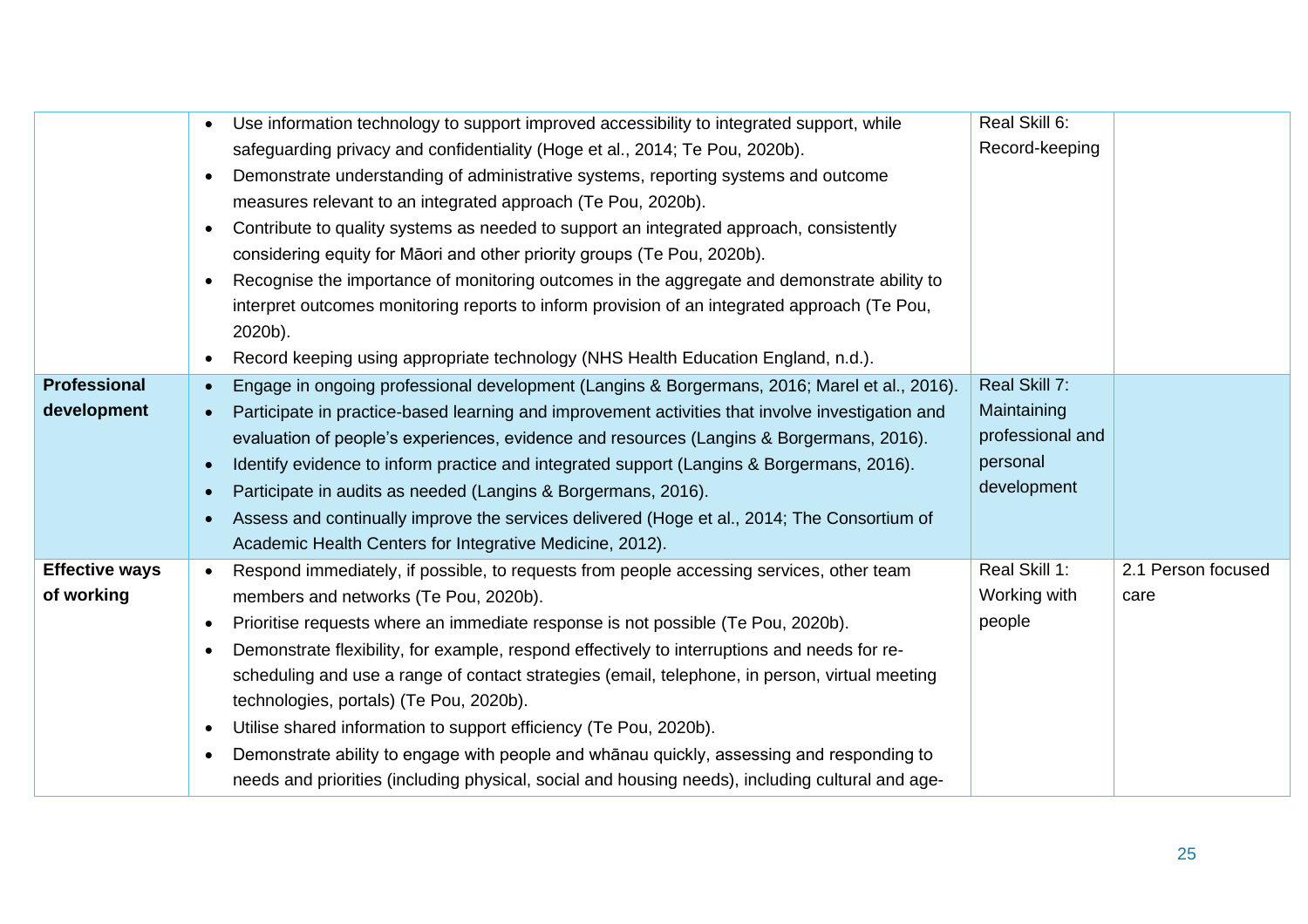related needs and preferences (National Institute for Health and Care Excellence, 2016; Te Pou, 2020b). • Use the physical workspace to maximise accessible support for people and whānau. For example, ensure visibility of the service being offered and be comfortable working in any workspace available (Te Pou, 2020b). • Demonstrate a 'can do' approach, stepping in to do whatever is needed to support integration (as possible within their scope of practice), rather than strictly adhering to position descriptions (Te Pou, 2020b). • Apply relevant practice guidelines to support integration (Te Pou, 2020b). • Adapt as needed to the workflow and pace typical in the primary health setting - depending on role this can include managing a high volume of contacts (Te Pou, 2020b). • Work to maintain the overall daily schedule (Te Pou, 2020b). • Demonstrate awareness of and responsiveness to the schedules of others in the primary health environment (Te Pou, 2020b). • Respond to feedback and adapt support accordingly (Langins & Borgermans, 2016). • Adapt services that are relevant to the culture of people and whānau (Hoge et al., 2014). • Ability to function effectively within the organisational and financial structures of the local system of healthcare (Hoge et al., 2014). • Demonstrate compassionate, appropriate, and effective support based on existing evidence in integrative medicine (The Consortium of Academic Health Centers for Integrative Medicine, 2012). • Demonstrate professionalism, through a commitment to professional responsibilities, adherence to ethical principles, sensitivity to a diverse population, and appropriate self-reflection (The Consortium of Academic Health Centers for Integrative Medicine, 2012). • Demonstrate an awareness of and responsiveness to the larger context and system of health care (The Consortium of Academic Health Centers for Integrative Medicine, 2012).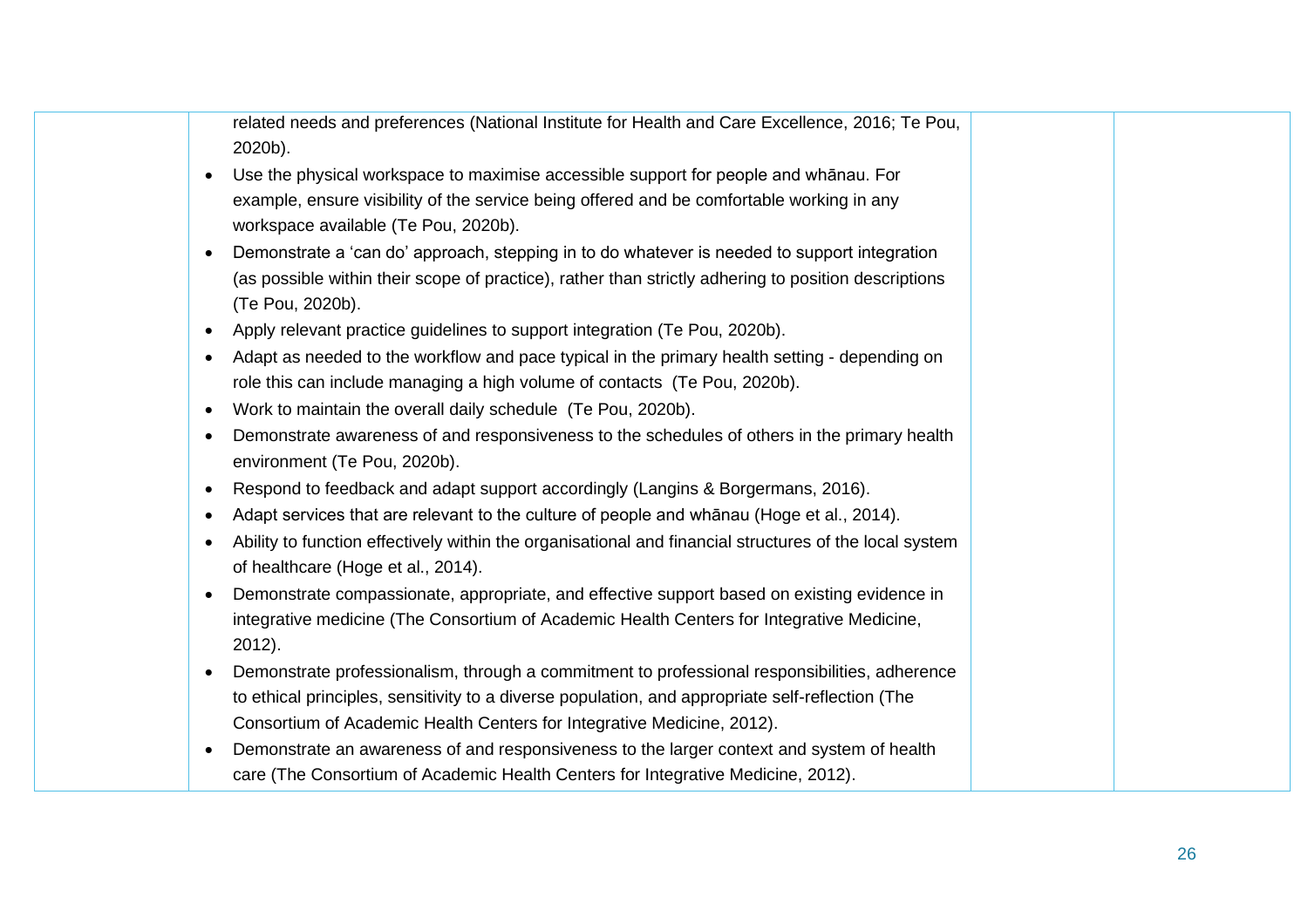#### *Comparison to existing frameworks*

Mapping each group of competencies to similar concepts in *Let's get real* and *Te Whare o Tiki* revealed strong alignment in some areas and minimal alignment in others.

#### *Let's get real* **alignment**

- The integrated competencies listed above align:
	- o strongly with Real Skill 1: Working with people experiencing mental health and addiction needs, Real Skill 5: Challenging discrimination, and Real Skill 7: Maintaining professional and personal development
	- o moderately with Real Skill 6: Applying law, policy, and standards, Real Skill 4: Working within communities, and Real Skill 3 Working with whānau
	- o minimally with Real Skill 2: Working with Māori while there is mention of the importance of being able to adapt to cultural needs when working with people, whānau and teams, specific details of how to work with Māori and use of tikanga is missing.

While *Let's get real* would form a strong foundation for a new integrated support tool, a wider range of competencies are required for integrated support. In particular, a new tool must place importance on Te Tiriti o Waitangi, and competencies for working with Māori and a range of diverse cultures.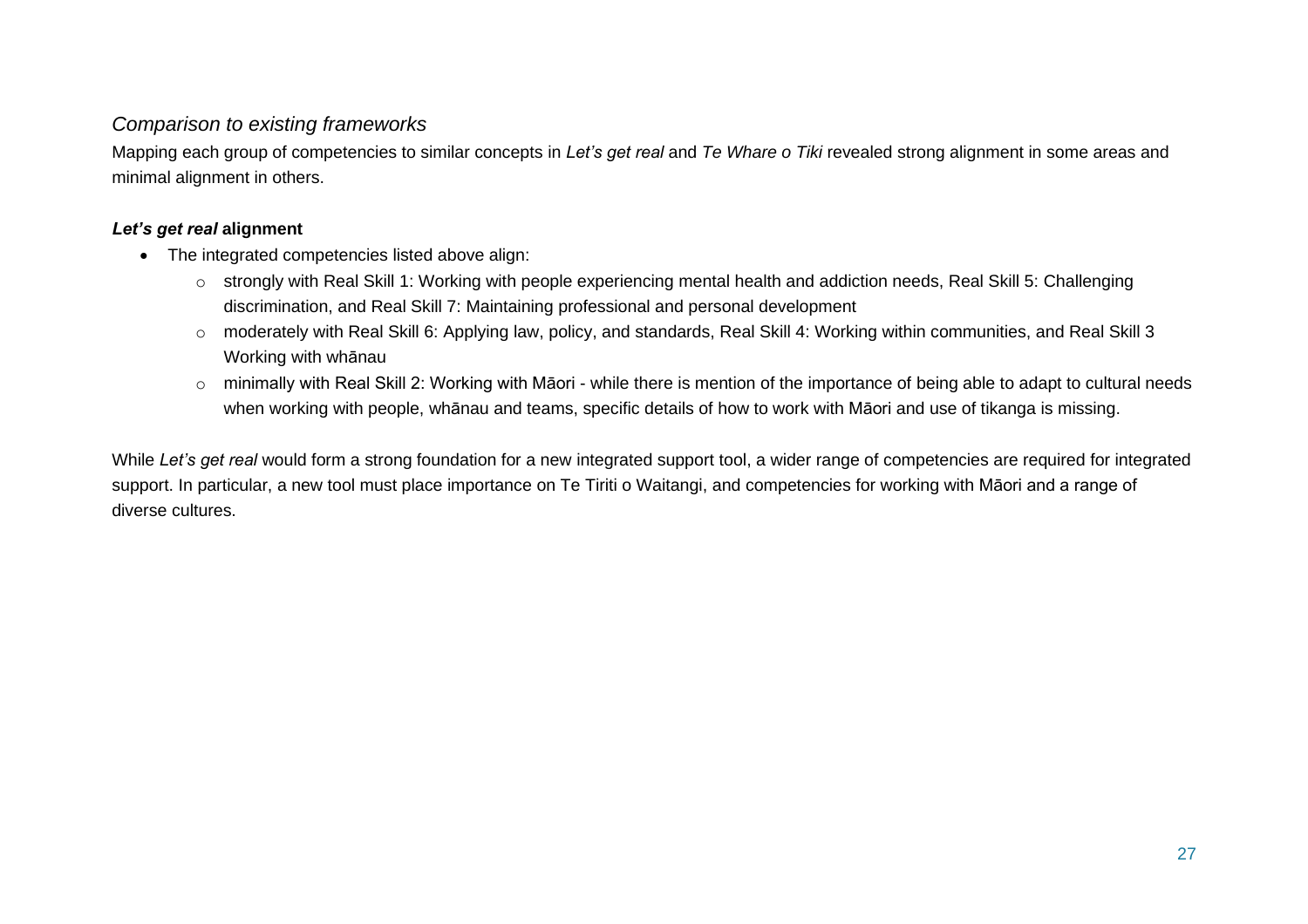#### **Te Whare o Tiki alignment**

| Components missing from Te Whare o Tiki that have a greater                                                                                                                                                                                                                                                                                               | Components included in Te Whare o Tiki that are minimal or                                                                                                                                                                                                                                                                                                                          |  |  |
|-----------------------------------------------------------------------------------------------------------------------------------------------------------------------------------------------------------------------------------------------------------------------------------------------------------------------------------------------------------|-------------------------------------------------------------------------------------------------------------------------------------------------------------------------------------------------------------------------------------------------------------------------------------------------------------------------------------------------------------------------------------|--|--|
| emphasis in the recent literature                                                                                                                                                                                                                                                                                                                         | missing from the recent literature                                                                                                                                                                                                                                                                                                                                                  |  |  |
| An emphasis on holistic screening – screening beyond mental<br>$\bullet$<br>health, substance use and gambling harm, including physical<br>and social issues as well.<br>Greater detail on how to work in an integrated, collaboration<br>$\bullet$<br>and teamwork competencies needed for integrated support,<br>and support planning and coordination. | Cultural considerations – more detail is needed in terms of<br>$\bullet$<br>specific competencies for working with Māori and people from<br>a diverse range of cultures - a few competencies for Māori<br>have been included based on actions from <i>Whakamaua</i><br>rather than existing competency frameworks.<br>A focus specifically on recovery, relapse prevention and harm |  |  |
| Advocacy for people specifically related to involvement in<br>$\bullet$<br>everyday healthcare decisions.<br>Competencies related to using technology to support<br>$\bullet$<br>integrated support and information sharing.<br>The need for ongoing commitment to and involvement in<br>$\bullet$<br>professional development activities.                | reduction.<br>Knowledge and management of a range of issues at different<br>life stages (eg adolescence, pregnancy, mid-life, older<br>adults).<br>Specific impacts and screening for tobacco and gambling<br>harm related issues.<br>Knowledge of the different legislation that applies in the<br>mental health and addiction space.                                              |  |  |

#### **Barriers to effective integration**

Barriers mainly relate to workforce attitudes and capability, clarity, resources, infrastructure and a lack of organisational support or the right environment.

- Lack of skills or willingness to address co-existing issues (Lee & Allsop, 2020), and lack of training (Addiction and Mental Health Collaborative Project Steering Committee, 2014; Wakida et al., 2018).
- Inability to recognise or treat mental health challenges, lack of knowledge about medications used, psychosocial interventions, processes for managing mental health, and screening tools (Wakida et al., 2018).
- <span id="page-27-0"></span>• Differences in culture, philosophy, workforce, and treatment approaches between addiction and mental health services (Lee & Allsop, 2020).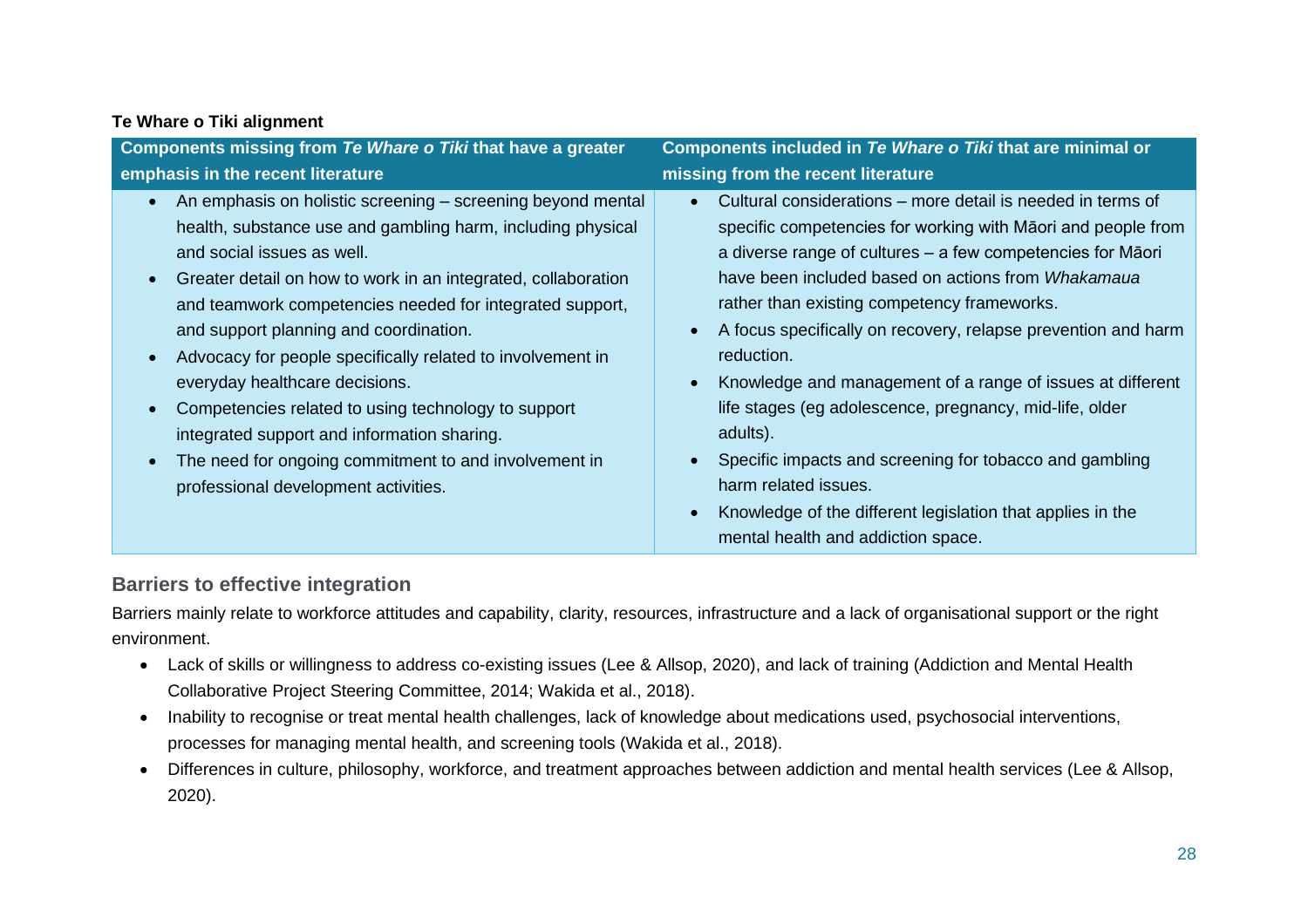- Stigmatising attitudes or beliefs around mental health or addiction such as being more difficult to diagnose or being difficult to work with (Addiction and Mental Health Collaborative Project Steering Committee, 2014; Wakida et al., 2018).
- Integration increasing workload but having limited time and resources for effective service delivery (Akehurst et al., 2021; Wakida et al., 2018).
- Inadequate support from supervisors and managers (Wakida et al., 2018), including lack of cultural leadership (Te Pou, 2020b).
- Low prioritisation of mental health support in other settings (Wakida et al., 2018).
- Lack of clarity of roles and responsibilities (Marel et al., 2016; Te Pou, 2020b).
- Competition between services which creates tension between agencies (Marel et al., 2016) and siloed funding (Te Pou, 2020b).
- Lack of incentives to change, fear of change, or lack of belief in the value of collaboration and integration (Addiction and Mental Health Collaborative Project Steering Committee, 2014).
- Inadequate technology supporting integration (Te Pou, 2020b).

### **Steps for implementing integrated care**

The *Integrating Behavioral Health and Primary Care Playbook* appears particularly useful to guide organisations through implementing integrated support. The playbook includes a self-assessment checklist so organisations can customise their implementation approach.<sup>7</sup>

| <b>Stage</b>    | <b>Steps</b>                                                                                                                     |
|-----------------|----------------------------------------------------------------------------------------------------------------------------------|
| Determining the | Determine why a workforce plan is necessary and how it will support achievement of objectives (Skills for Health, n.d.).         |
| "why" and       | Services should conduct a baseline assessment by mapping existing inter-service relationships to identify needs and priorities   |
| baseline        | (Savic et al., 2017).                                                                                                            |
| assessments     | Assess organisational readiness and desire to change (Agency for Healthcare Research and Quality, n.d.).                         |
| Set goals for   | Set integrated working goals based on the baseline assessment and agree how to implement these goals (Savic et al., 2017; Skills |
| integration and | for Health, n.d.).                                                                                                               |
| start planning  | Assemble a planning and implementation team (Agency for Healthcare Research and Quality, n.d.).                                  |

<span id="page-28-0"></span><sup>7</sup> https://integrationacademy.ahrq.gov/sites/default/files/2020-09/self\_assessment\_checklist\_1.6.16.pdf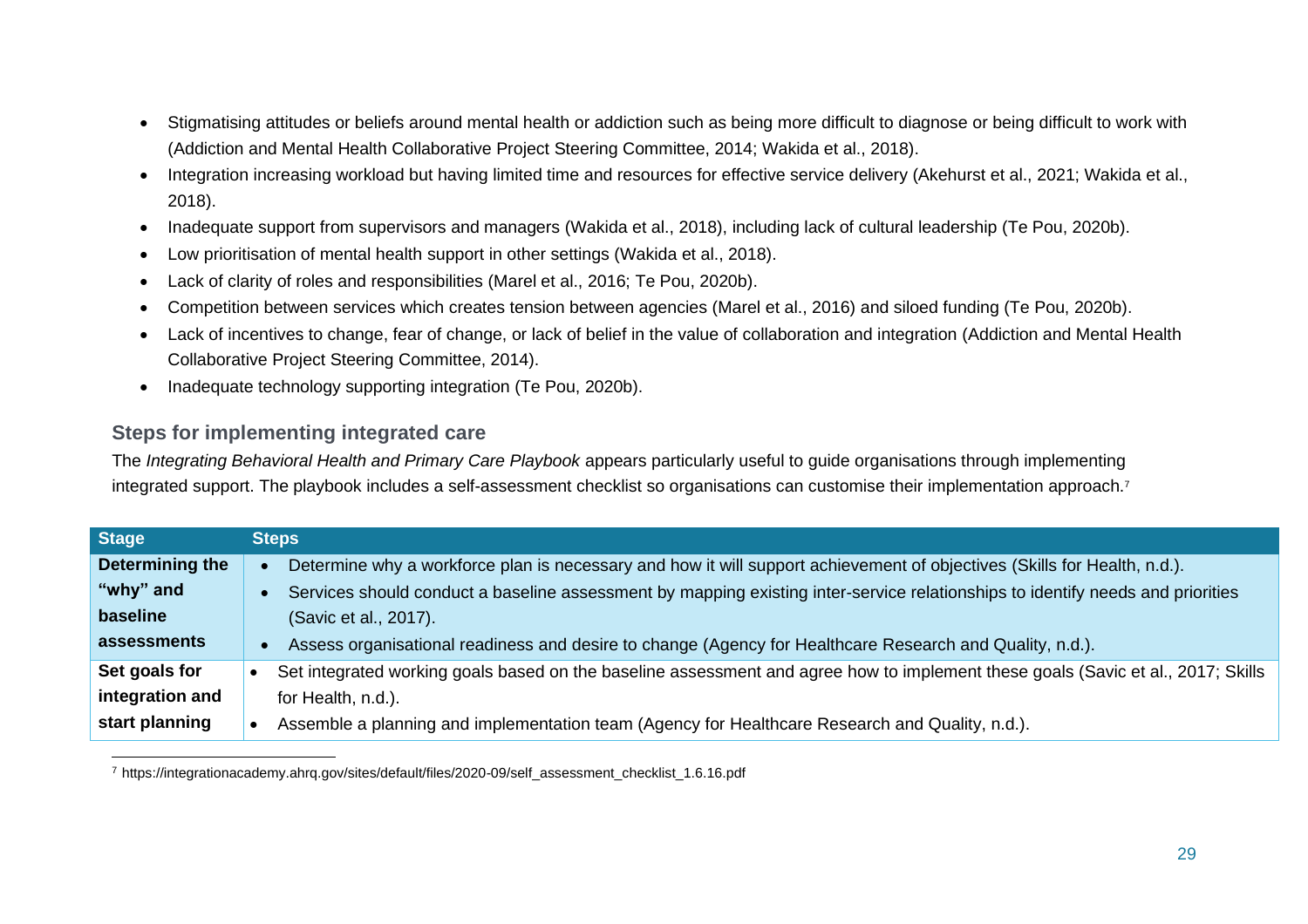| <b>Engage the</b><br>organisation<br>and set a vision                        | $\bullet$                                                                               | Engage leadership, providers and staff, including an orientation to integrated support (Agency for Healthcare Research and Quality,<br>$n.d.$ ).<br>Map additional workforce requirements needed to meet future service needs (Skills for Health, n.d.), and identify options to manage<br>future supply of the needed workforce (Skills for Health, n.d.).<br>Create a formal vision statement for integrated support and consider different integration approaches (Agency for Healthcare<br>Research and Quality, n.d.).                                                                                                                                                                                                                                                                                                                                                                                                                              |
|------------------------------------------------------------------------------|-----------------------------------------------------------------------------------------|----------------------------------------------------------------------------------------------------------------------------------------------------------------------------------------------------------------------------------------------------------------------------------------------------------------------------------------------------------------------------------------------------------------------------------------------------------------------------------------------------------------------------------------------------------------------------------------------------------------------------------------------------------------------------------------------------------------------------------------------------------------------------------------------------------------------------------------------------------------------------------------------------------------------------------------------------------|
| Design the<br>transition and<br>necessary<br>infrastructure<br>and processes | $\bullet$<br>$\bullet$<br>$\bullet$<br>$\bullet$<br>$\bullet$<br>$\bullet$<br>$\bullet$ | Design transition processes for how implementation will unfold (Agency for Healthcare Research and Quality, n.d.).<br>Establish infrastructure – operational systems, financial support, use of data, build a culture of integration, and bring in<br>multidisciplinary expertise (Agency for Healthcare Research and Quality, n.d.).<br>Establish protocols for integrated support with people (Agency for Healthcare Research and Quality, n.d.).<br>Adopt a balance between formal structures and procedures and flexibility to respond to diverse people (Looman et al., 2021).<br>Take the time to build a multidisciplinary team culture with mutual recognition of others' roles (Looman et al., 2021).<br>Develop new roles and competencies for integrated support (such as care coordinators) (Looman et al., 2021).<br>Establish IT systems that support collaboration and communication, rather than separate systems (Looman et al., 2021). |
| <b>Pilot an</b><br>integrated<br>approach<br>Monitoring,<br>evaluation and   | $\bullet$<br>$\bullet$                                                                  | Rollout and pilot of implementation approaches (Savic et al., 2017).<br>Develop an incremental approach to adopting integrated support, building on what is already there (eg existing collaborative<br>networks) (Looman et al., 2021).<br>Collaborative governance with shared vision at all levels and supportive leadership is necessary for effective implementation<br>(Looman et al., 2021).<br>Monitoring, evaluation and dissemination in order to determine whether integrated strategies have been successful (Savic et al.,<br>2017; Skills for Health, n.d.). Including feedback from people using the service (Looman et al., 2021) – develop processes for                                                                                                                                                                                                                                                                                |
| ongoing<br>improvement                                                       |                                                                                         | tracking people, monitoring outcomes, and maintaining engagement (Agency for Healthcare Research and Quality, n.d.).                                                                                                                                                                                                                                                                                                                                                                                                                                                                                                                                                                                                                                                                                                                                                                                                                                     |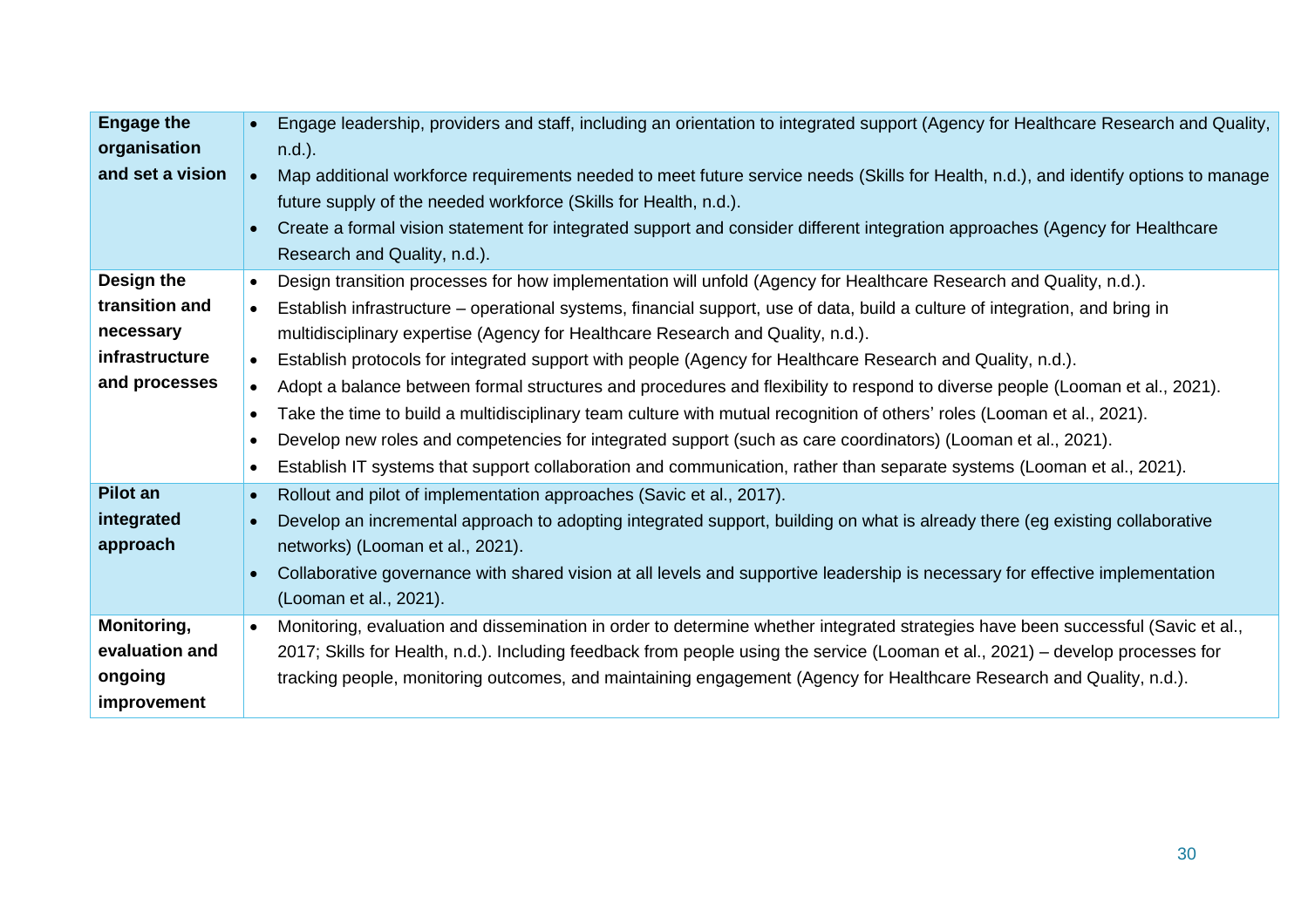## <span id="page-30-0"></span>**Conclusion**

Integrated support is seen as beneficial for people experiencing co-existing issues. Integrated support is intended to provide more effective and seamless support to people experiencing co-existing issues, so they can enter any service and receive the support they need. Holistic integrated support is an extension of integrated support and considers other factors in a person's life. In addition to mental health challenges, substance use issues and gambling harm, holistic support also considers a person's physical health, employment, housing, personal history and experiences.

Many enabling factors need to be in place for effective holistic integrated support at system, organisation, and workforce levels. Lack of these enabling factors, or the presence of a range of barriers can hinder effective integrated support.

Particular competencies are required by the workforce to work with a diverse range of people experiencing co-existing issues. These include knowledge of biopsychosocial issues, engagement techniques, effective communication and collaboration, consultation techniques, advocating for people, whānau involvement, effective referrals and coordination, knowledge of community support, use of technology and infrastructure, commitment to professional development, and adopting a range of effective ways of working in an integrated approach.

Many of the knowledge and skills needed align with those required in *Let's get real* and *Te Whare o Tiki.* However, a wider range of knowledge and skills are needed for integration than that included in both documents*.* Conversely, *Let's get real* and *Te Whare o Tiki* have a stronger focus on cultural competencies specific to working with Māori than the integrated literature*. Let's get real* and *Te Whare o Tiki* can be used as the foundation for a new tool or framework with the addition of extra required competencies including a focus on cultural competencies.

When designing a new tool, involving Māori, people of diverse cultures and identities, and people with lived experience of mental health challenges, substance use issues, and gambling harm will be crucial. The ultimate goal of effective integrated support should be to empower people and whānau, provide people with options, and support people accessing services with the tools they need to achieve the life they want to live.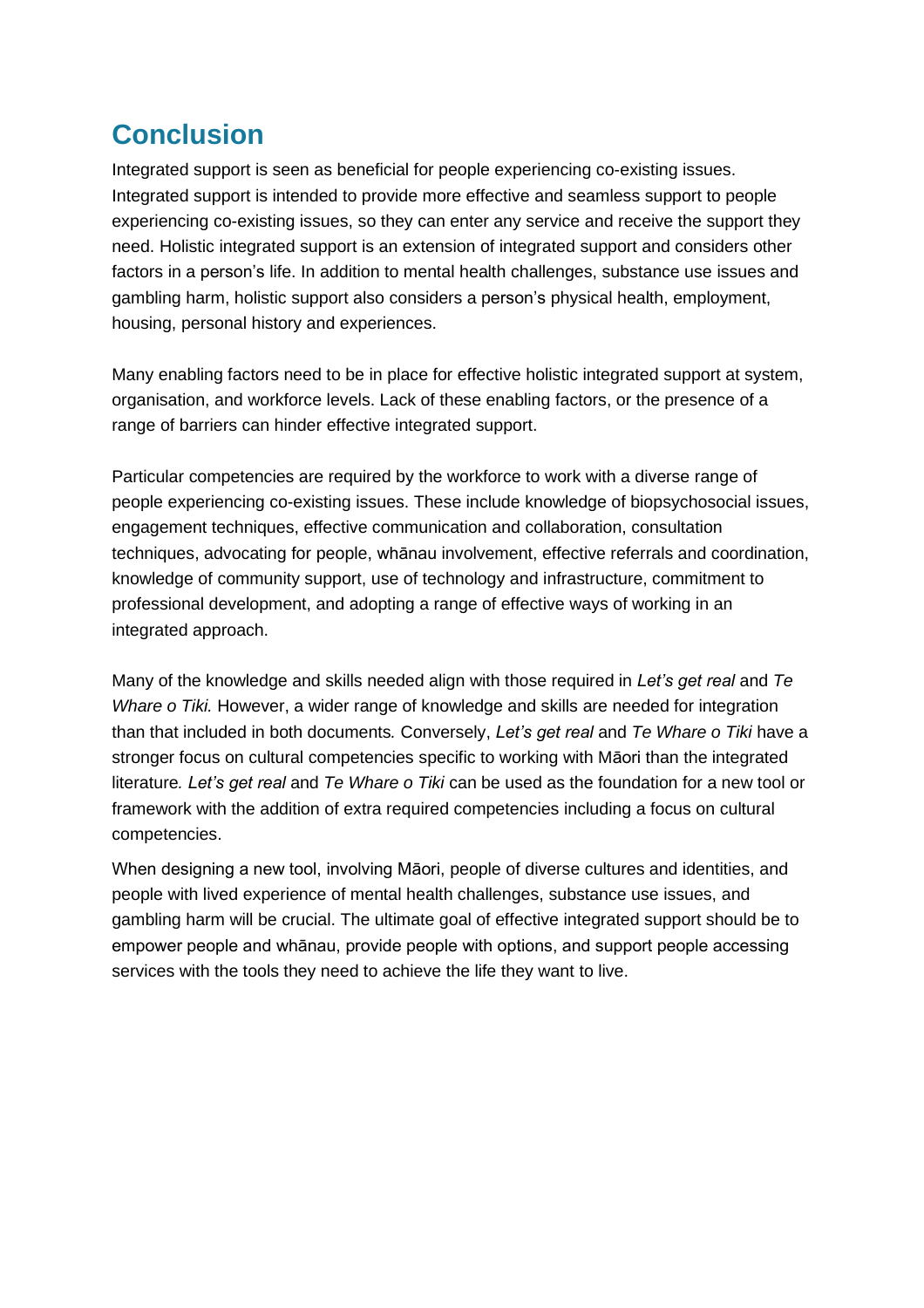# <span id="page-31-1"></span>**Appendix – Documents informing the integrated competencies: type and setting**

<span id="page-31-0"></span>

| Document name and author                                                                                                                                                | <b>Type of</b><br>document | <b>Type of integration</b>                                                                                         |
|-------------------------------------------------------------------------------------------------------------------------------------------------------------------------|----------------------------|--------------------------------------------------------------------------------------------------------------------|
| Guidelines on the management of co-occurring alcohol and other drug and mental<br>health conditions in alcohol and other drug treatment setting<br>(Marel et al., 2016) | <b>Guideline</b>           | Mental health and addiction                                                                                        |
| <b>Skills for integration</b><br>(Te Pou, 2020b)                                                                                                                        | Online tool                | Primary care, mental health and<br>addiction                                                                       |
| Coexisting severe mental illness and substance misuse: community health and social<br>care services<br>(National Institute for Health and Care Excellence, 2016)        | Guideline                  | Mental health and addiction integrated<br>with wider health and social needs<br>(including employment and housing) |
| Integrating behavioral health and primary care playbook<br>(Agency for Healthcare Research and Quality, n.d.)                                                           | Online tool                | Mental health and primary care or other<br>ambulatory settings                                                     |
| Substance use disorder treatment for people with co-occurring disorders<br>(SAMHSA, 2020)                                                                               | Protocol                   | Addiction and mental health                                                                                        |
| Strengthening a competent health workforce for the provision of coordinated/integrated<br>health services<br>(Langins & Borgermans, 2016)                               | Competencies<br>framework  | General health                                                                                                     |
| Core competencies for integrated behavioral health and primary care<br>(Hoge et al., 2014)                                                                              | Competencies<br>framework  | Behavioural health and primary care                                                                                |
| Integrative medicine clinical fellowship core competencies<br>(The Consortium of Academic Health Centers for Integrative Medicine, 2012)                                | Competencies<br>framework  | General health                                                                                                     |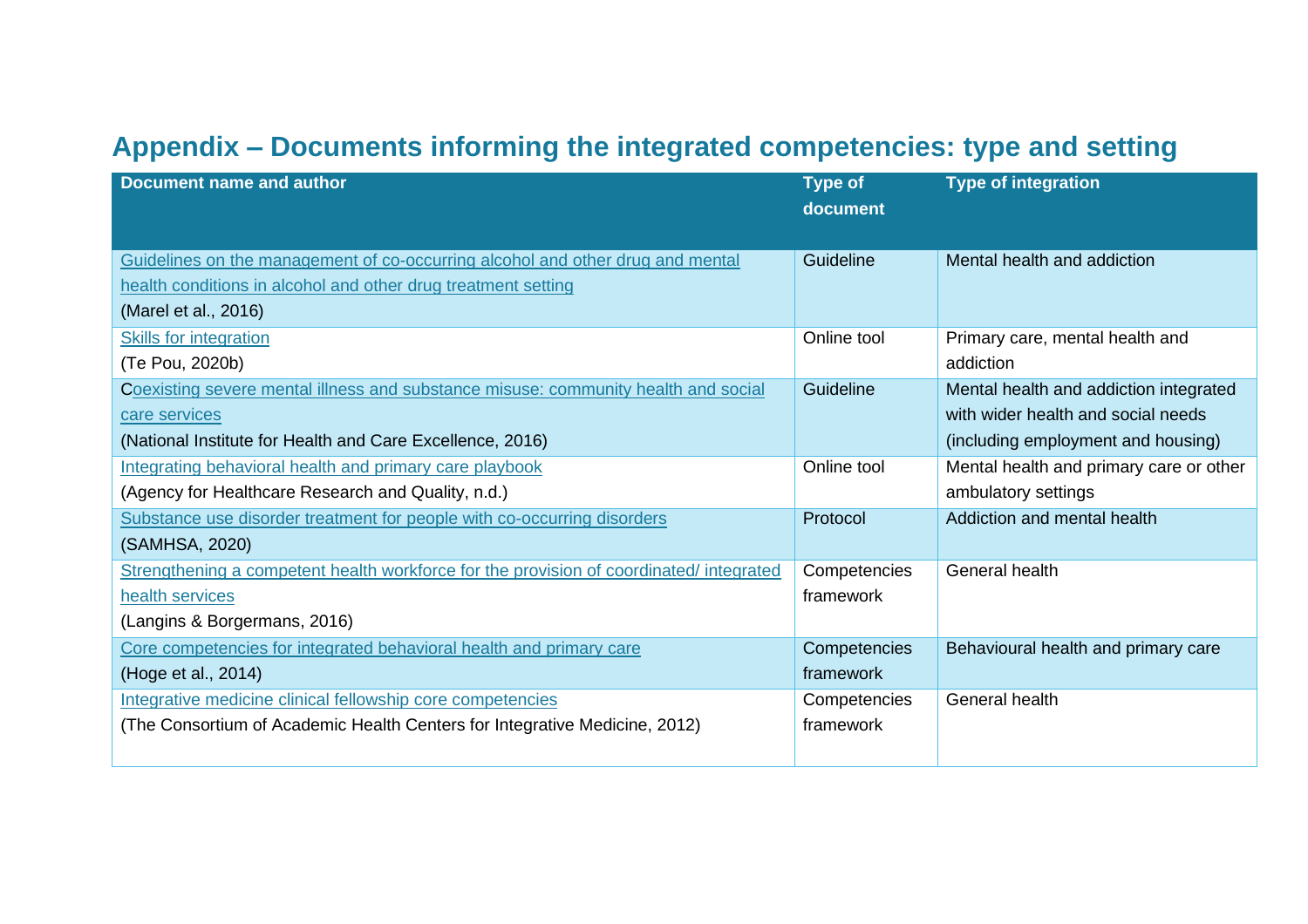| Bringing together physical and mental health: A new frontier for integrated care    | Guideline       | Mental health and addiction with  |
|-------------------------------------------------------------------------------------|-----------------|-----------------------------------|
| (Naylor et al., 2016)                                                               |                 | physical health                   |
| Development of integrated mental health care: Critical workforce competencies       | Journal article | Mental health and physical health |
| (Delaney et al., 2013)                                                              |                 |                                   |
| An integrative collaborative care model for people with mental illness and physical | Journal article | Mental health and addiction with  |
| comorbidities                                                                       |                 | physical health                   |
| (Ee et al., 2020)                                                                   |                 |                                   |
| Effective models of care for comorbid mental illness and illicit substance use      | Evidence review | Mental health and substance use   |
| (NSW Ministry of Health, 2015)                                                      |                 |                                   |
| Best practices in integrated behavioral health                                      | Evidence review | Mental health and primary care    |
| (The Meadows Mental Health Policy Institute, 2016)                                  |                 |                                   |
| Integrating care for people with co-occurring alcohol and other drug, medical, and  | Journal article | Addiction and mental health with  |
| mental health conditions                                                            |                 | physical health                   |
| (Sterling et al., 2011)                                                             |                 |                                   |
| Integrated care framework - integrated care competences                             | Competency      | General health                    |
| (NHS Health Education England, n.d.)                                                | framework       |                                   |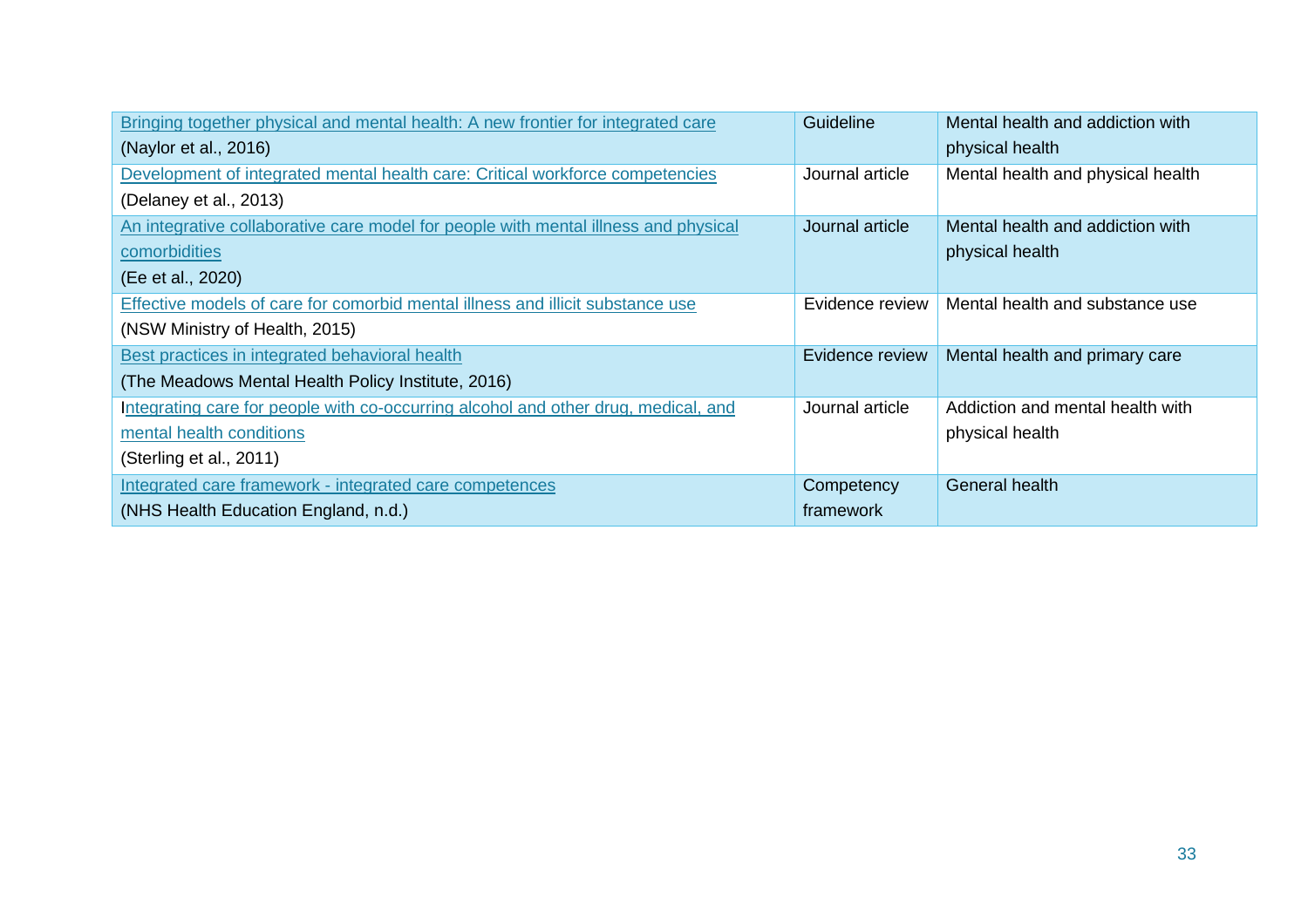### <span id="page-33-0"></span>**References**

- Addiction and Mental Health Collaborative Project Steering Committee. (2014). *Collaboration for addiction and mental health care: Best advice*. Canadian Centre on Substance Abuse. https://www.ccsa.ca/sites/default/files/2019-05/CCSA-Collaboration-Addiction-Mental-Health-Best-Advice-Report-in-Short-2014-en.pdf
- Agency for Healthcare Research and Quality. (n.d.). *Integrating Behavioral Health and Primary Care Playbook*. Retrieved 11 November 2021, from https://integrationacademy.ahrq.gov/products/playbooks/behavioral-health-and-primary-care
- Akehurst, J., Stronge, P., Giles, K., & Ling, J. (2021). Making a difference: Workforce skills and capacity for integrated care. *Journal of Integrated Care,* (ahead-of-print). https://doi.org/10.1108/JICA-05-2020-0030
- Delaney, K. R., Robinson, K. M., & Chafetz, L. (2013). Development of integrated mental health care: Critical workforce competencies. *Nursing Outlook*, *61*(6), 384–391. https://doi.org/10.1016/j.outlook.2013.03.005
- Ee, C., Lake, J., Firth, J., Hargraves, F., de Manincor, M., Meade, T., Marx, W., & Sarris, J. (2020). An integrative collaborative care model for people with mental illness and physical comorbidities. *International Journal of Mental Health Systems*, *14*(1), 83. https://doi.org/10.1186/s13033-020-00410-6
- González-Ortiz, L. G., Calciolari, S., Goodwin, N., & Stein, V. (2018). The core dimensions of integrated care: A literature review to support the development of a comprehensive framework for implementing integrated care. *International Journal of Integrated Care*, *18*(3), 10. https://doi.org/10.5334/ijic.4198
- Government Inquiry into Mental Health and Addiction. (2018). *He Ara Oranga :Report of the Government Inquiry into Mental Health and Addiction*. New Zealand Government. https://mentalhealth.inquiry.govt.nz/inquiry-report/he-ara-oranga/
- Hoge, M. A., Morris, J. A., Laraia, M., Pomerantz, A., & Farley, T. (2014). *Core competencies for integrated behavioral health and primary care*. SAMHSA - HRSA Center for Integrated Health Solutions. https://www.thenationalcouncil.org/wpcontent/uploads/2020/01/Integration\_Competencies\_Final.pdf?daf=375ateTbd56
- Interior Health. (2021). *In this together: A collective framework for strengthening substance use care across Interior Health*. https://www.interiorhealth.ca/YourCare/MentalHealthSubstanceUse/Documents/Substance%20Use%20Strategic%20 Framework.pdf
- Langins, M., & Borgermans, L. (2016). Strengthening a competent health workforce for the provision of coordinated/ integrated health services. *International Journal of Integrated Care*, *16*(6), 231. https://doi.org/10.5334/ijic.2779
- Lee, N., & Allsop, S. (2020). *Exploring the place of alcohol and other drug services in the mental health system*. https://www.drugsandalcohol.ie/33615/1/360Edge-NMHC-AOD-in-the-mental-health-sector-November-2020.pdf
- Looman, W., Struckmann, V., Köppen, J., Baltaxe, E., Czypionka, T., Huic, M., Pitter, J., Ruths, S., Stokes, J., Bal, R., & Rutten-van Mölken, M. (2021). Drivers of successful implementation of integrated care for multi-morbidity: Mechanisms identified in 17 case studies from 8 European countries. *Social Science & Medicine*, *277*, 113728. https://doi.org/10.1016/j.socscimed.2021.113728
- Marel, C., Mills, K. L., Kingston, R., Gournay, K., Deady, M., Kay-Lambkin, F., Baker, A., & Teesson, M. (2016). *Guidelines on the management of co-occurring alcohol and other drug and mental health conditions in alcohol and other drug treatment setting (2nd edition)*. Centre of Research Excellence in Mental Health and Substance Use, National Drug and Alcohol Research Centre, University of New South Wales.
- Matua Raki, & Te Pou. (2013). *Te Whare o Tiki: Co-existing problems Knowledge and Skills Framework*. Te Pou. https://www.tepou.co.nz/resources/te-whareo-tiki-co-existing-problems-framework
- Merkes, M., Lewis, V., & Canaway, R. (2010). Supporting good practice in the provision of services to people with comorbid mental health and alcohol and other drug problems in Australia: Describing key elements of good service models. *BMC Health Services Research*, *10*(1), 325. https://doi.org/10.1186/1472-6963-10-325
- Ministry of Health. (2010). *Service Delivery for People with Co-existing Mental Health and Addiction Problems: Integrated Solutions*. https://www.health.govt.nz/system/files/documents/publications/service-delivery-for-people-13-04-10.pdf
- Ministry of Health. (2020a). *Kia Kaha, Kia Māia, Kia Ora Aotearoa: COVID 19 Psychosocial and Mental Wellbeing Plan*. https://www.health.govt.nz/publication/covid-19-psychosocial-and-mental-wellbeing-plan
- Ministry of Health. (2020b). *Whakamaua: Māori Health Action Plan 2020–2025*. Ministry of Health. https://www.health.govt.nz/system/files/documents/publications/whakamaua-maori-health-action-plan-2020-2025- 2.pdf
- Ministry of Health. (2021). *Kia Manawanui Aotearoa – Long-term pathway to mental wellbeing* (p. 76). Ministry of Health. https://www.health.govt.nz/system/files/documents/publications/web3-kia-manawanui-aotearoa-v9\_0.pdf
- National Institute for Health and Care Excellence. (2016). *Coexisting severe mental illness and substance misuse: Community health and social care services*. https://www.nice.org.uk/guidance/ng58
- Naylor, C., Das, P., Ross, S., Honeyman, M., Thompson, J., & Gilburt, H. (2016). *Bringing together physical and mental health: A new frontier for integrated care*. The Kings Fund.